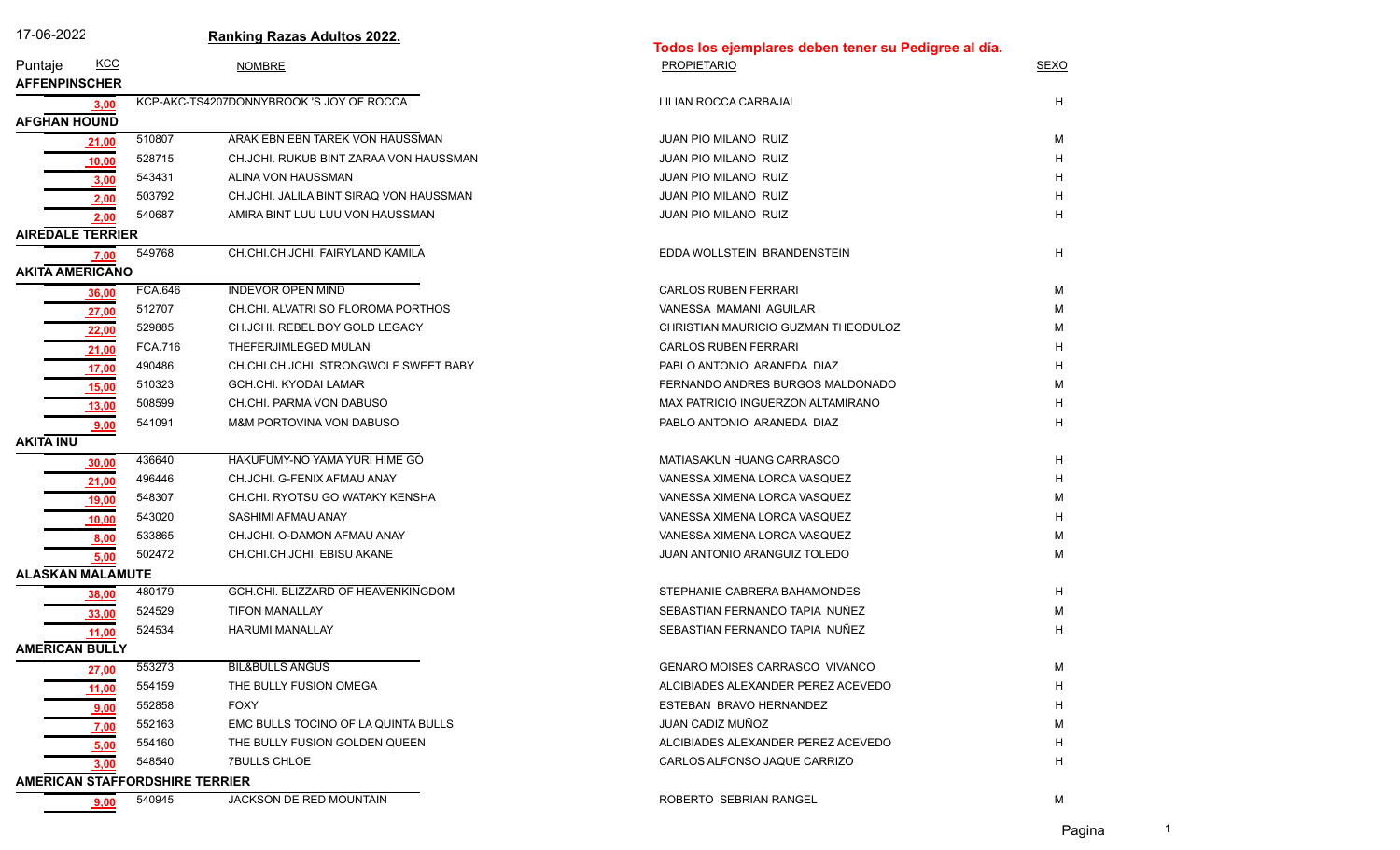| 17-06-2022                   |            |                | <b>Ranking Razas Adultos 2022.</b>                 | Todos los ejemplares deben tener su Pedigree al día. |             |
|------------------------------|------------|----------------|----------------------------------------------------|------------------------------------------------------|-------------|
| Puntaje                      | <u>KCC</u> |                | <b>NOMBRE</b>                                      | <b>PROPIETARIO</b>                                   | <b>SEXO</b> |
|                              | 8,00       | 540937         | CH.JCHI. ALICIA DE RED MOUNTAIN                    | ROBERTO SEBRIAN RANGEL                               | H           |
|                              | 6.00       | LOE.2428069    | CANS JUANSA PLUTO I                                | YADIR HASSAN RUBEN BASMA CUELLAR                     | м           |
| <b>AUSTRALIAN CATTLE DOG</b> |            |                |                                                    |                                                      |             |
|                              | 6,00       | <b>FCA.267</b> | BANANA BENDER TONY CHOPPER                         | <b>CECILIA WAINGAST</b>                              | м           |
|                              | 3,00       | 530899         | D'ARTAGNAN DE QUINANDAY                            | PABLO GONZALEZ REBOLLEDO                             | м           |
|                              | 3,00       | <b>FCA.232</b> | <b>QUALITY HEELER'S OLIVIA</b>                     | <b>CECILIA WEINGAST</b>                              | H           |
| <b>AZAWAKH</b>               |            |                |                                                    |                                                      |             |
|                              | 3,00       | 514326         | CH.CHI. AKIA MARSHAL BECK                          | PAOLA GABRIELA BAHAMONDES LORCA                      | H           |
| <b>BASENJI</b>               |            |                |                                                    |                                                      |             |
|                              | 8,00       | 544224         | CH.JCHI. SILVER CIRCLE CINNAMON ROLL               | MARIA IGNACIA LEON CLAVERIA                          | H           |
|                              | 4.00       | 543458         | JUST LIKE MAGIC JULIENNE KUPALPAN                  | MARIA IGNACIA LEON CLAVERIA                          | H           |
| <b>BEAGLE</b>                |            |                |                                                    |                                                      |             |
|                              | 10,00      |                | KCP-RD-02573/18KOBE BRYANT DE TOMAS YUI            | <b>TOMAS YUL</b>                                     | М           |
|                              | 9,00       | FCA.47225      | MARGARET WINDSOR DE ARUMA                          | ALEJANDRA WOLOSZYN                                   | Н           |
|                              | 8,00       | 541749         | MADU IGNACIO NACATOMY                              | CLAUDIO IGNACIO MADUAT ABURTO                        | М           |
|                              | 2,00       | 490458         | CH.JCHI. ARIKI DE DOÑA ELENA                       | JUAN CARLOS RIVERA FIGUEROA                          | М           |
|                              | 2,00       | 535270         | MÍSTICO NORTH-STAR                                 | RICARDO JIMMY PRADO ACEVEDO                          | М           |
|                              | 2,00       |                | RG/RSA/21/03012CHAMPION'S LINE & NORTH-STAR BEGONA | RICARDO JIMMY PRADO ACEVEDO                          | H           |
| <b>BEARDED COLLIE</b>        |            |                |                                                    |                                                      |             |
|                              | 3,00       | FCA.1567       | AVENGER DE UN ANGEL BARBUDO                        | <b>MARIANA ALEGRE</b>                                | M           |
| <b>BICHON FRISE</b>          |            |                |                                                    |                                                      |             |
|                              | 16,00      | FCA.19732      | AHEARTTO HOLD YOU BIJON BLANC                      | PAMELA QUINTANA GUEVARA                              | м           |
|                              | 6,00       | 519961         | <b>ODETTE D'AUSTRIA</b>                            | MARIA LUISA BRICEÑO QUIROZ                           | H           |
|                              | 4,00       | 552097         | LA TERRA BLANCA LUCIANO VALENTINO                  | ELISABETH DEL CARMEN ARAYA ROJAS                     | М           |
|                              | 4,00       | FCA.20033      | BEAUTY BIJOU BLANC                                 | PAMELA QUINTANA GUEVARA                              | H           |
| <b>BORDER COLLIE</b>         |            |                |                                                    |                                                      |             |
|                              | 41,00      | 497424         | GCH.CHI.CH.JCHI. SIMARO THIEF OF HEARTS            | NICOLAS VON KOELLER R.                               | м           |
|                              | 10,00      | 536779         | CH.JCHI, BLUEBERRYSHIINE TREWA ALEN                | CAMILA ANDREA ROJAS PETERSEN                         | н           |
|                              | 10,00      |                | KCP-VDH/ZBRH.ECH. SIMARO QUARTER PAST PERFECT      | RICHARD EDUARDO MONTECINOS OTERO                     | М           |
|                              | 8,00       | 532082         | CH.JCHI. BEST OF BATIST TIM                        | MELISA FERNANDA BUSTAMANTE PUEBLA                    | м           |
|                              | 7,00       | 548971         | MEGAN FORTUNE DOGS                                 | DANICSA VICTORIA ESTURILLO OSORIO                    |             |
|                              | 4,00       | 499178         | CH.JCHI. DONKA BORDER ANDINO                       | ARMANDO JOSE FERNANDEZ BLANCO                        | H           |
|                              | 3,00       | 508795         | CH. ELO DE LOS PASTORES DEL SUR                    | JAIME ANDRES SOTO LEIVA                              | H           |
| <b>BORZOI</b>                |            |                |                                                    |                                                      |             |
|                              | 12,00      | FCA.1437       | GOLLUM DEL OCTUBRE ROJO                            | <b>JIMENA PAZ</b>                                    | M           |
|                              | 4,00       | 516640         | BROWNIE DEL OCTUBRE ROJO                           | OSCAR A. DIAZ VEGA                                   | H           |
| <b>BOSTON TERRIER</b>        |            |                |                                                    |                                                      |             |
|                              | 14,00      | 545668         | CH.CHI. UROSH OF NIMILOXUS                         | CLAUDIO ANDRES HELD PFEIFFER                         | м           |
|                              | 7,00       | 523638         | CH.CHI. MAGIA AUSTRAL ORNELLA                      | PATRICIA STOCKEBRAND SANDOVAL                        | н           |

Pagina 2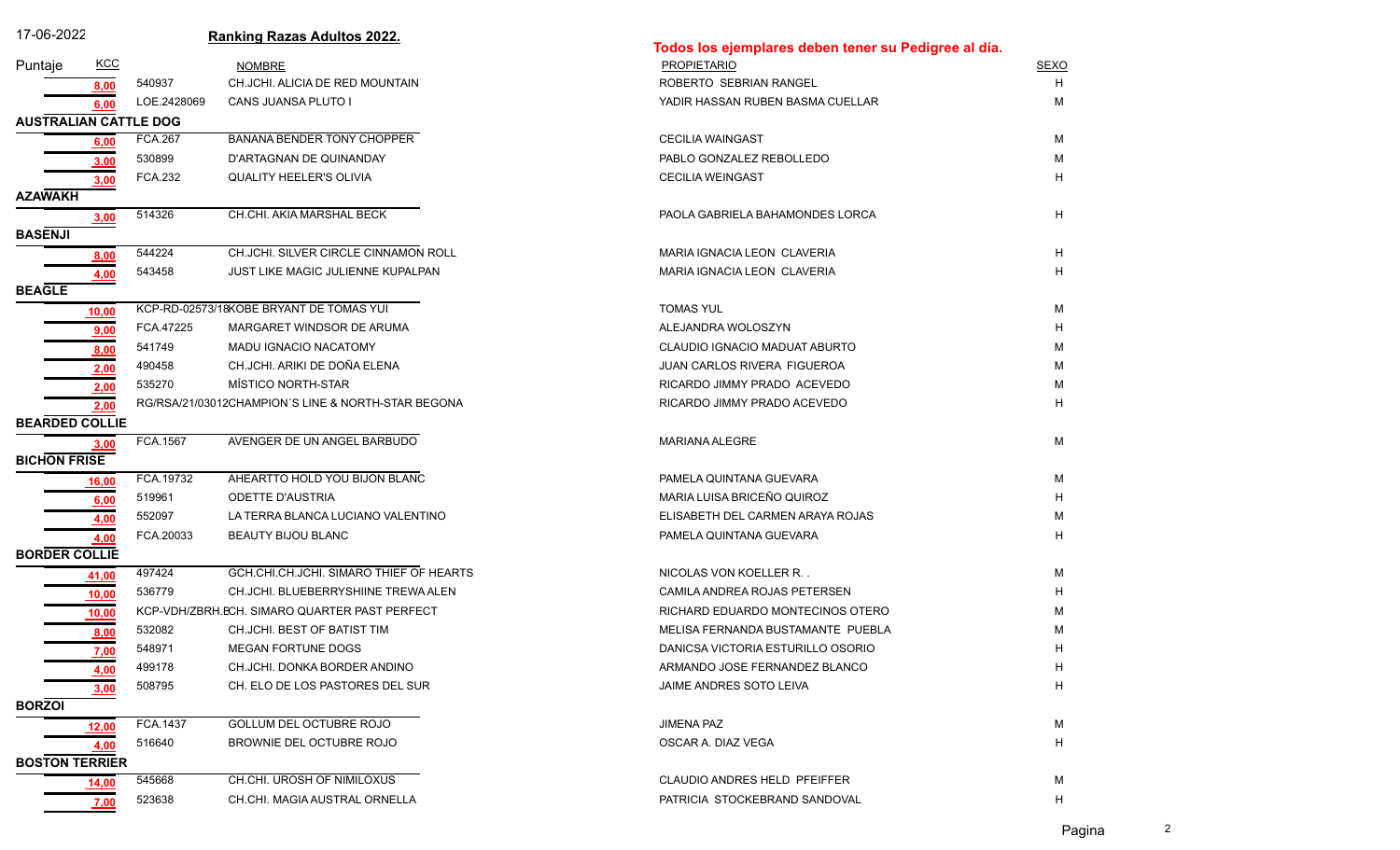|  |  | . -06-20 <sup>--</sup> |  |  |
|--|--|------------------------|--|--|
|  |  |                        |  |  |

| 17-06-2022                  |            |            | <b>Ranking Razas Adultos 2022.</b>                            | Todos los ejemplares deben tener su Pedigree al día. |             |  |
|-----------------------------|------------|------------|---------------------------------------------------------------|------------------------------------------------------|-------------|--|
| Puntaje                     | <b>KCC</b> |            | <b>NOMBRE</b>                                                 | <b>PROPIETARIO</b>                                   | <b>SEXO</b> |  |
| <b>BOUVIER DES FLANDRES</b> |            |            |                                                               |                                                      |             |  |
|                             | 2,00       | 454845     | GCH.CHI.ARG.CH.LAT.CH.JCHI.JARG. LOGAN THE MISTERY MOON       | JUAN PIO MILANO RUIZ                                 | М           |  |
| <b>BOXER</b>                |            |            |                                                               |                                                      |             |  |
|                             | 37,00      | 464809     | GCH.CHI. SS GAMBITO OCEAN PARADISE                            | ROBERTO ANDRES MUÑOZ ORELLANA                        | м           |  |
|                             | 29,00      | 498224     | CH.JCHI. DIAMOND TOWER OCEAN PARADISE                         | ROBERTO ANDRES MUÑOZ ORELLANA                        | н           |  |
|                             | 12,00      | 464521     | CH.CHI. HOMERO DE ANTULAFKEN                                  | EDUARDO LARRAIN GUZMAN                               | M           |  |
| <b>BOYERO DE BERNA</b>      |            |            |                                                               |                                                      |             |  |
|                             | 42,00      | 522103     | ALPENCROSS BELLA CIAO                                         | DEBORAH LEWIN HERMOSILLA                             | H           |  |
|                             | 22,00      | 489140     | GCH.CHI.CH.JCHI. ALPES DEL SUR TARRAGONA                      | <b>GERMAN VILLA BANKO</b>                            | н           |  |
|                             | 10,00      | 533559     | CH.JCHI. BERNOISE VOYEUR AMIDALA                              | <b>GERMAN VILLA BANKO</b>                            | н           |  |
|                             | 9.00       | 490924     | CH.JCHI. INDIAN HILL'S BRING ON THE NIGHT TO ALPENCROSS       | MACARENA ANDREA DONOSO MACAYA                        | м           |  |
|                             | 5,00       | FCA.11942  | FEEL LIKE KING GRAN PARADISO                                  | CAROLINA BEATRIZ RODRIGUEZ                           | м           |  |
|                             | 4,00       | 533586     | CH.JCHI. VON BERG BASTET'S HAMILTHON                          | CHRISTIAN RIQUELME DIAZ                              | М           |  |
|                             | 1,00       | 544115     | POL MONTE CANAI                                               | JORGE IGNACIO CARREÑO LEGUÍA                         | M           |  |
| <b>BULL TERRIER</b>         |            |            |                                                               |                                                      |             |  |
|                             | 45,00      | 516089     | GCH.CHI.CH.ARG. VIKINGA ROSWELLBULL                           | <b>GERALD PINILLA BOZA</b>                           | H           |  |
|                             | 41,00      | ROI.17/861 | CH.CHI JULIEN DI CASA SINERI                                  | MELVA SAGUMA SANCHEZ                                 | M           |  |
|                             | 25,00      | FCA.22469  | TIMBA DE PERACHO                                              | CARLOS JAVIER PERACCINI FONTI                        | Н           |  |
|                             | 23,00      | 516401     | CH.CHI.ARG. MR MURPHY WIDOWS DE CANROVA                       | CARLOS ROJAS VALENZUELA                              | м           |  |
|                             | 23,00      |            | KCP-RD-00230/19GREAT TREASURE GOLD DYNASTY                    | LEONEL ARREOLA LEON                                  | М           |  |
|                             | 10,00      | 551857     | EVITAI DE PERACHO                                             | MIGUEL HENRIQUEZ CASTRO                              | н           |  |
| <b>BULLDOG FRANCES</b>      |            |            |                                                               |                                                      |             |  |
|                             | 44,00      | 527526     | CH.JCHI. BJÖRN IRONSIDE SIR BASTIC                            | IVAN AGILIO GARCIA SOTO                              | М           |  |
|                             | 43,00      | 530463     | CH.JCHI. DIDIEL ANDES DOÑA THOMASA                            | MARY DANIELA GACITUA GARRIDO                         | н           |  |
|                             | 41,00      | 525939     | DIDIEL ANDES LA AGRADO                                        | SERGIO ANDRES SOTO PEDRAZA                           | н           |  |
|                             | 38,00      | 470895     | GCH.CHI.URU.CH.ARG.InC.CH.JCHI.JURU.JARG. DIDIEL ANDES BARACK | ENRIQUE CID PEREZ                                    | м           |  |
|                             | 38,00      | 526360     | MISTER ROCCO ISJAIBABY                                        | PATRICIO EDUARDO DIAZ HENRIQUEZ                      | м           |  |
|                             | 24,00      | 528539     | MON POUPEE NOIR DOROTHEE                                      | FREDDY GARCIA HERNANDEZ                              |             |  |
|                             | 12,00      | 537816     | CH.JCHI. FERTOMBULL PEPITA                                    | YASMIN HOUDELY JADUE                                 |             |  |
|                             | 7,00       | 544857     | MIMILOS BARAN HOMERO                                          | GUILLERMO ADOLFO FUENTES CACERES                     |             |  |
|                             | 6,00       | 548532     | AVIGDORS DZHANSUG                                             | JORGE FRANCISCO GUZMAN TROCOSO                       | М           |  |
| <b>BULLDOG INGLES</b>       |            |            |                                                               |                                                      |             |  |
|                             | 109,00     |            | KCP-RD-02183/20FANTASIA 19 TONY BRUS BULLS                    | MIGUEL ANGEL RIVEROS ÑANUEL                          | н           |  |
|                             | 43,00      |            | KCP-RD-01147/19AMEN RA PALO SECO                              | MARIA DEL PILAR DERTEANO SAENZ                       | М           |  |
|                             | 32,00      | 522268     | CH.CHI. STRINGENT LOVE CAPRICHOSA                             | RODRIGO ANDRES PACHECO ECHEVERRIA                    | н           |  |
|                             | 21,00      |            | KCP-RD-03364/20ANZA BULLS OMEGA                               | DANGUELLO ANGULO                                     | М           |  |
|                             | 19,00      | 488657     | TRUENO VON MULLENDORF                                         | PATRICIO A. HENRIQUEZ RIVERO                         | М           |  |
|                             | 15,00      | 536643     | <b>BUZZ FUENTSAND BULLS</b>                                   | JOSE VASCO FUENTES CONTRERAS                         | М           |  |
|                             | 9,00       | 476310     | NEYMAR LAGUNA'S DEL LAJA                                      | RODRIGO TORO PINTO                                   | м           |  |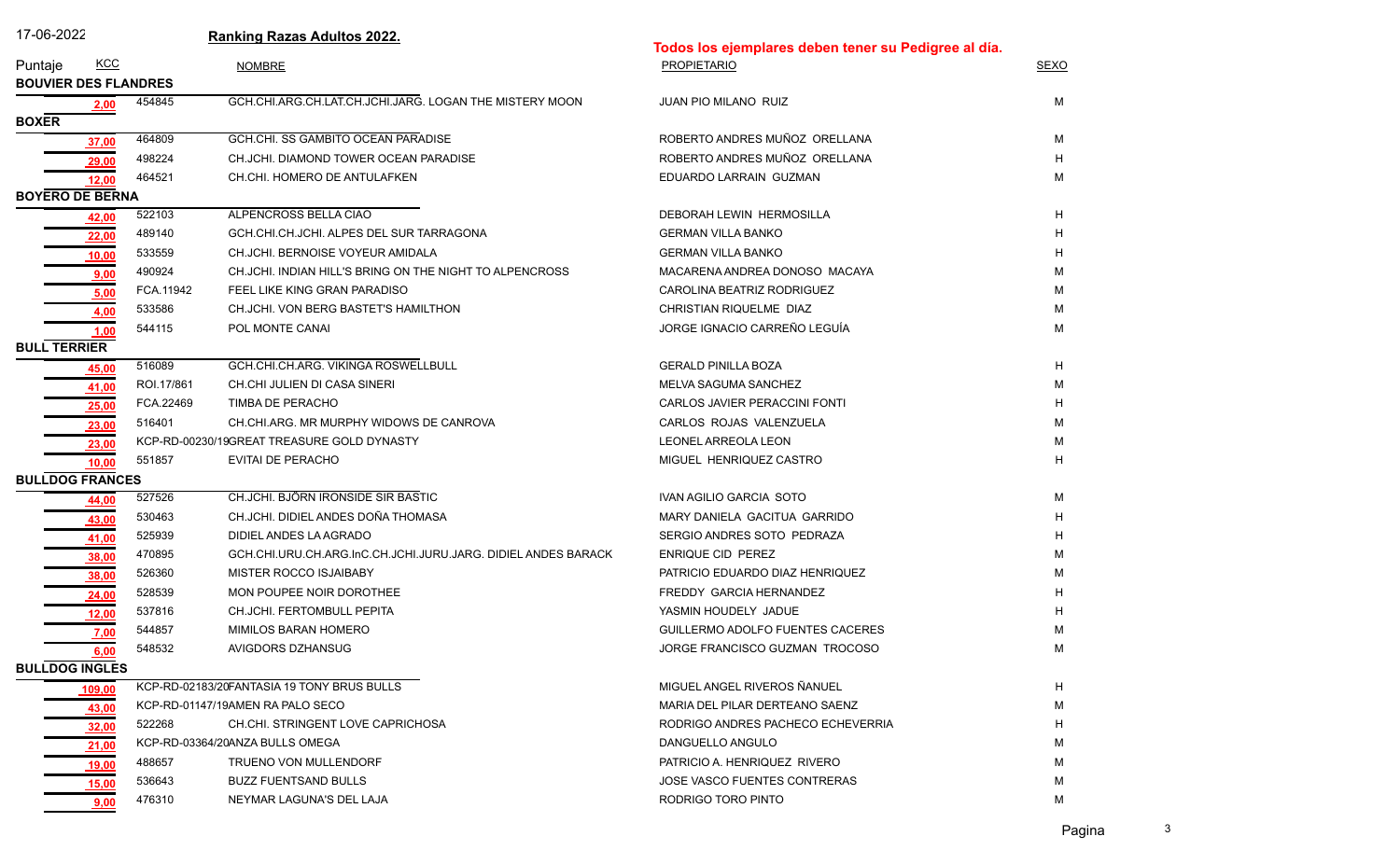| 17-06-2022                   |            |                                 | <b>Ranking Razas Adultos 2022.</b>                           |                                                      |             |
|------------------------------|------------|---------------------------------|--------------------------------------------------------------|------------------------------------------------------|-------------|
|                              |            |                                 |                                                              | Todos los ejemplares deben tener su Pedigree al día. |             |
| Puntaje                      | <b>KCC</b> |                                 | <b>NOMBRE</b>                                                | <b>PROPIETARIO</b>                                   | <b>SEXO</b> |
|                              | 9,00       | 543460                          | FACE TO LOVE LINDA                                           | FRANCISCO GUZMAN NEIRA                               | H           |
|                              | 8,00       | 528272                          | CH.CHI.LICKAN SILENT MANTRA VON CLANSAR                      | SOLANGE ANDREA SOBARZO SILVA                         |             |
|                              | 6,00       | LOE.2558364                     | EDITION OF LUXE EL GUAPO                                     | ROSA DE LAS MERCEDES SILVA / RODRIGO IGNACIO TORO    | м           |
| <b>BULLMASTIFF</b>           |            |                                 |                                                              |                                                      |             |
|                              | 57,00      | 509842                          | CH.CHI. DI MONTOGGIO GUNNER                                  | <b>JOSE BARRIGA GONZAGA</b>                          | м           |
|                              | 13,00      | 518098                          | CH.CHI. COPPER BULLS READY GAME                              | ANDRES ELIAS JIMENEZ OPAZO                           |             |
|                              | 10,00      | 533903                          | CH.JCHI. DI MONTOGGIO HOPE                                   | <b>BARBARA TRUCCO MINAGLIA</b>                       |             |
|                              | 8,00       | 528931                          | CH.JCHI. COPPER BULLS MAHMUD                                 | ANDRES ELIAS JIMENEZ OPAZO                           | м           |
|                              | 6,00       | 533904                          | CH.JCHI. DI MONTOGGIO HARMONY                                | BARBARA TRUCCO MINAGLIA                              |             |
|                              | 4,00       | 528922                          | <b>COPPER BULLS HURREM</b>                                   | ANDRES ELIAS JIMENEZ OPAZO                           |             |
| <b>CANE CORSO</b>            |            |                                 |                                                              |                                                      |             |
|                              | 33,00      | 483743                          | CH.CHI.CH.JCHI. MASHA D'CASTELLOCANNE                        | GINO ALESSANDRO BALDOVINO URRIZOLA                   | Н           |
|                              | 17,00      | 487372                          | CH.CHI.CH.JCHI. LUCAS MOUNT DE EUZKADI                       | XAVIERA DE ARETXABALA MONTALDO                       | M           |
|                              | 16,00      | 526087                          | CH.JCHI. MILAGRO MOUNT DE EUZKADI                            | XAVIERA DE ARETXABALA MONTALDO                       |             |
|                              | 15,00      | 534932                          | CH.JCHI. MARCELL MOUNT DE EUZKADI                            | GINO ALESSANDRO BALDOVINO URRIZOLA                   | м           |
|                              | 11,00      | 477915                          | GCH.CHI.AME.CH.AME.INT.LAT.InC.CH.JARG. BIGSTATE NT'S TYCOON | XAVIERA DE ARETXABALA MONTALDO                       | м           |
|                              | 10,00      | 537030                          | CH.JCHI. BONZO ALMAS DEL SUR                                 | CAROLINA REVECO JAÑA                                 | м           |
|                              | 8,00       | 546573                          | CH.CHI.WALKER CUSTODI NOS                                    | TOMAS ANDRES SILVA MENESES                           | м           |
|                              | 6,00       | 519224                          | <b>SHELBY ARAUCOSUR</b>                                      | DIEGO JOSE MENDEZ MENDEZ                             | н           |
| <b>CAVALIER KING CHARLES</b> |            |                                 |                                                              |                                                      |             |
|                              | 10,00      | 551782                          | SOLO AMO GORTENZIYA ANNABELL                                 | ANASTASIA ANDROSENKO.                                | н           |
|                              | 2,00       | 548227                          | CH.JCHI. SAUANDAG REINA MATILDE GOURDET                      | CLAUDIA MAGDALENA GOURDET JIMENEZ                    | н           |
| <b>CHIHUAHUA PELO CORTO</b>  |            |                                 |                                                              |                                                      |             |
|                              | 18,00      | 516374                          | STRAWBERRY'N CREAM VON PERUCHI                               | DIEGO DIAZ QUIROZ                                    | H           |
|                              | 8,00       | FCA.21743                       | ZEUS CHIS MC GUIRE                                           | PABLO AZUAGA                                         | м           |
|                              | 5,00       | 541165                          | WILD RUMBLE IT'S DIVINE                                      | JOSE GREGORIO HERNANDEZ SANTANDER                    |             |
|                              | 4,00       | 521804                          | PEANUT BETTER BILITAMPASH                                    | YANINA ALEJANDRA LORENA SAN MARTIN ORTIZ             | М           |
| CHIHUAHUA PELO LARGO         |            |                                 |                                                              |                                                      |             |
|                              | 15,00      | FCA.27414                       | AMB SECRETS EVERY TIME I LOOK AT YOU                         | HUGO CESAR LOPARDO GRANA                             | М           |
|                              | 8,00       | 527023                          | FERRER PALACE CLARITA                                        | NICOLLE AMBAR SEEMANN PARRA                          | Н           |
|                              | 4,00       | 529544                          | PETUNIA'S BLOOMS VON PERUCHI                                 | DIEGO DIAZ QUIROZ                                    | H.          |
|                              |            | <b>COCKER SPANIEL AMERICANO</b> |                                                              |                                                      |             |
|                              | 17,00      | 528511                          | CH.CHI. GIOIA DE COILLE BIANCA                               | JUAN PIO MILANO RUIZ                                 | H           |
|                              | 5,00       | 528688                          | CH.JCHI. GIOGIA DELL' COILLE VANIA                           | JUAN PIO MILANO RUIZ                                 | H           |
|                              | 3,00       |                                 | RG/SPB/21/00002LITTLE WORLD DOG'S LENON                      | DANIELA RAMOS BUENO                                  | М           |
|                              | 1.00       | 545518                          | GIOGIA DELL' COILLE MARIA BELEN                              | <b>JUAN PIO MILANO RUIZ</b>                          | н           |
| <b>COCKER SPANIEL INGLES</b> |            |                                 |                                                              |                                                      |             |
|                              | 6,00       | ROI.17/127050                   | <b>FRANCHINIS INNUENDO</b>                                   | ANTONIO CARRANZA                                     | М           |
|                              | 1,00       |                                 | KCP-RD-03640/21OLENKA CARRANZAS                              | JUAN ANTONIO CARRANZA ZEGARRA                        | H           |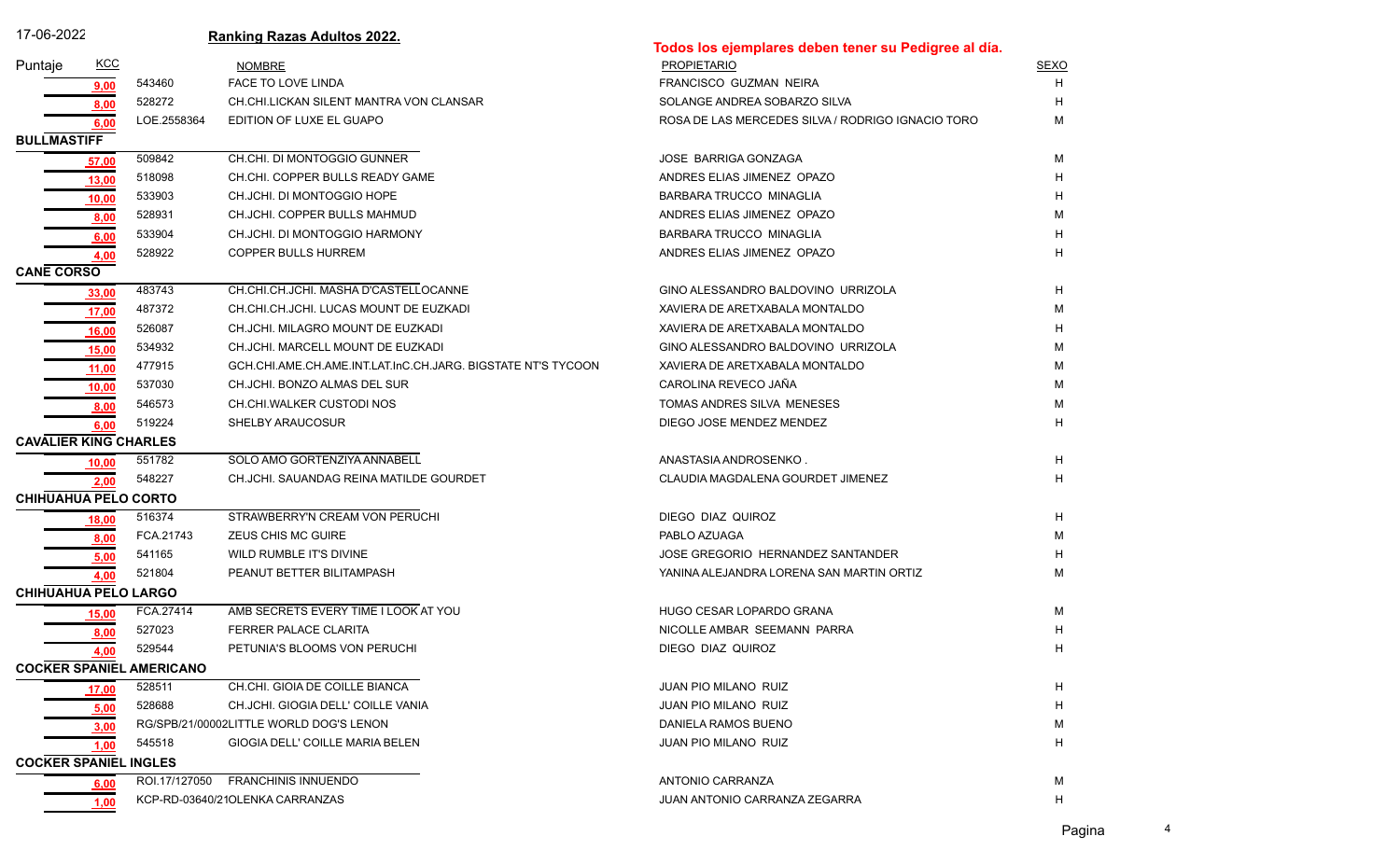| 17-06-2022               |              |                                       | <b>Ranking Razas Adultos 2022.</b>                   | Todos los ejemplares deben tener su Pedigree al día. |             |
|--------------------------|--------------|---------------------------------------|------------------------------------------------------|------------------------------------------------------|-------------|
| Puntaje                  | <u>KCC</u>   |                                       | <b>NOMBRE</b>                                        | <b>PROPIETARIO</b>                                   | <b>SEXO</b> |
| <b>COLLIE PELO LARGO</b> |              |                                       |                                                      |                                                      |             |
|                          | 6,00         | FCA.19764                             | <b>GINA DE LAS TRES FLORES</b>                       | <b>MARIANA MAZZA</b>                                 | H           |
|                          | 3,00         | 473046                                | GCH.CHI.CH.AME.ARG.BRA. MILAS ALFENLOCH BREAK DANCER | LUIS OSCAR MORENO DE LA CERDA                        | м           |
|                          | 2,00         | 554139                                | SWEET CLOUD ARMAGNAC DLYA GLAURETT                   | DENYS BERENICE CORNEJO CORTES                        | M           |
|                          |              | DACHSHUND KANINCHEN PELO LARGO        |                                                      |                                                      |             |
|                          | 2,00         | FCA.11751                             | SILVER DU PETIT ATOLL                                | TAMARA AYELEN BUSTAMANTE BOPP                        | H           |
|                          |              | DACHSHUND MINIATURA PELO CORTO        |                                                      |                                                      |             |
|                          | 17,00        | 501730                                | <b>GCH.CHI. KOICHI CHEKY'S HOJANMIT</b>              | JOSE ALEJANDRO VILCHE CASTRO                         | м           |
|                          | 11,00        | 527042                                | CHANEL CHEKY'S HOJANMIT                              | JOSE ALEJANDRO VILCHE CASTRO                         | н           |
|                          | 9,00         | 516529                                | CH.CHI. ROSALIA VON BILLOW                           | JOSE ALEJANDRO VILCHE CASTRO                         |             |
|                          | 7,00         | 542052                                | <b>JUANITA PRICE CHAMPESTRE</b>                      | JORGE IGNACIO CARREÑO LEGUÍA                         | н           |
|                          | 4,00         | 504266                                | CH.CHI.CH.JCHI. HELD FARMS AMBROSIO MS               | CLAUDIO ANDRES HELD PFEIFFER                         | M           |
|                          |              | <b>DACHSHUND MINIATURA PELO DURO</b>  |                                                      |                                                      |             |
|                          | 24,00        | 534562                                | CH.CHI. BRUCE OF FORUM                               | JOSE ALEJANDRO VILCHE CASTRO                         | M           |
|                          | 12,00        | 526373                                | CH.CHI. YUZURIHA NOTRE PEUDAMOUR                     | MARCELO MUÑOZ FLORES                                 | н           |
|                          | 10,00        | 546371                                | CH.JCHI. INAMORATA CENERENTOLAPL                     | MARCELO MUÑOZ FLORES                                 |             |
|                          | 8,00         | 544086                                | CH.JCHI. MEI DE CORPO E ALMA                         | MARCELO MUÑOZ FLORES                                 | н           |
|                          | 6,00         | 544085                                | CH.JCHI. SIDAO DE CORPO EALMA                        | MARCELO MUÑOZ FLORES                                 | М           |
|                          |              | <b>DACHSHUND MINIATURA PELO LARGO</b> |                                                      |                                                      |             |
|                          | 21,00        | 544311                                | CH.JCHI. LITTL FUT OUR DREAM                         | CONSTANZA NICOL ROMAN MORA                           | м           |
|                          | 7,00         | 552152                                | <b>VONDOX GAUCHO</b>                                 | JOSE ALEJANDRO VILCHE CASTRO                         | M           |
|                          | 5,00         | 526248                                | EGLANTINA DE CASA LAGO                               | JAVIER LAGOMARSINO THOMSEN                           |             |
|                          | 4,00         | 504072                                | CARA DE CASA LAGO                                    | JAVIER LAGOMARSINO THOMSEN                           | н           |
|                          | 2,00         | 552531                                | ARIELLE OF FORUM                                     | JOSE ALEJANDRO VILCHE CASTRO                         | н           |
|                          |              | DACHSHUND STANDARD PELO CORTO         |                                                      |                                                      |             |
|                          | 7,00         | 517919                                | CH.CHI. VIC-VIOL HAYA                                | ROBERTO CARLOS ANABALON LOYOLA                       | H           |
|                          | 2,00         | 517920                                | VIC-VIOL LONICERA                                    | ROBERTO CARLOS ANABALON LOYOLA                       | н           |
|                          |              | DACHSHUND STANDARD PELO DURO          |                                                      |                                                      |             |
|                          | 4,00         | FCA.11499                             | ARMANI DI ZUCCA                                      | PAULA CANATELLI                                      | м           |
|                          | 2,00         | 552090                                | ALADY D DI ZUCC- ARGENTINA                           | JUAN PABLO SPICHIGER JOUANNET                        |             |
|                          | 2,00         | 552093                                | ALADY D DI ZUCCA - ARGENTINA                         | JUAN PABLO SPICHIGER JOUANNET                        |             |
| <b>DOBERMANN</b>         |              |                                       |                                                      |                                                      |             |
|                          | 18,00        | 515616                                | CH.CHI. SELK' NAM'S JORDY FLASH STAR                 | RENATO MANUEL DIAZ VIÑUELA                           | м           |
|                          | 18,00        | 517148                                | <b>SELK' NAM'S KIMBA</b>                             | RENATO MANUEL DIAZ VIÑUELA                           | н           |
|                          | <u>17,00</u> | FCA.41388                             | <b>BADEN BADEN ENRIQUE</b>                           | JAVIER FARIÑA                                        | М           |
|                          | 16,00        | 522082                                | CH.CHI. SELK' NAM'S MIRANDA STORM                    | RENATO MANUEL DIAZ VIÑUELA                           | Н           |
|                          | 11,00        | 535903                                | TORUK NOTCH ROCK STONE                               | ALBERTO SANTIAGO ESTAY NAVARRETE                     | м           |
|                          | 3.00         | 542361                                | TREWA KÜMELKAN ODETTA                                | RAMIRO ABRAHAM AHUMADA ROSEN                         | н           |
|                          |              |                                       | DOGO ALEMAN ARLEQUIN, NEGRO, BOSTON                  |                                                      |             |

Pagina 5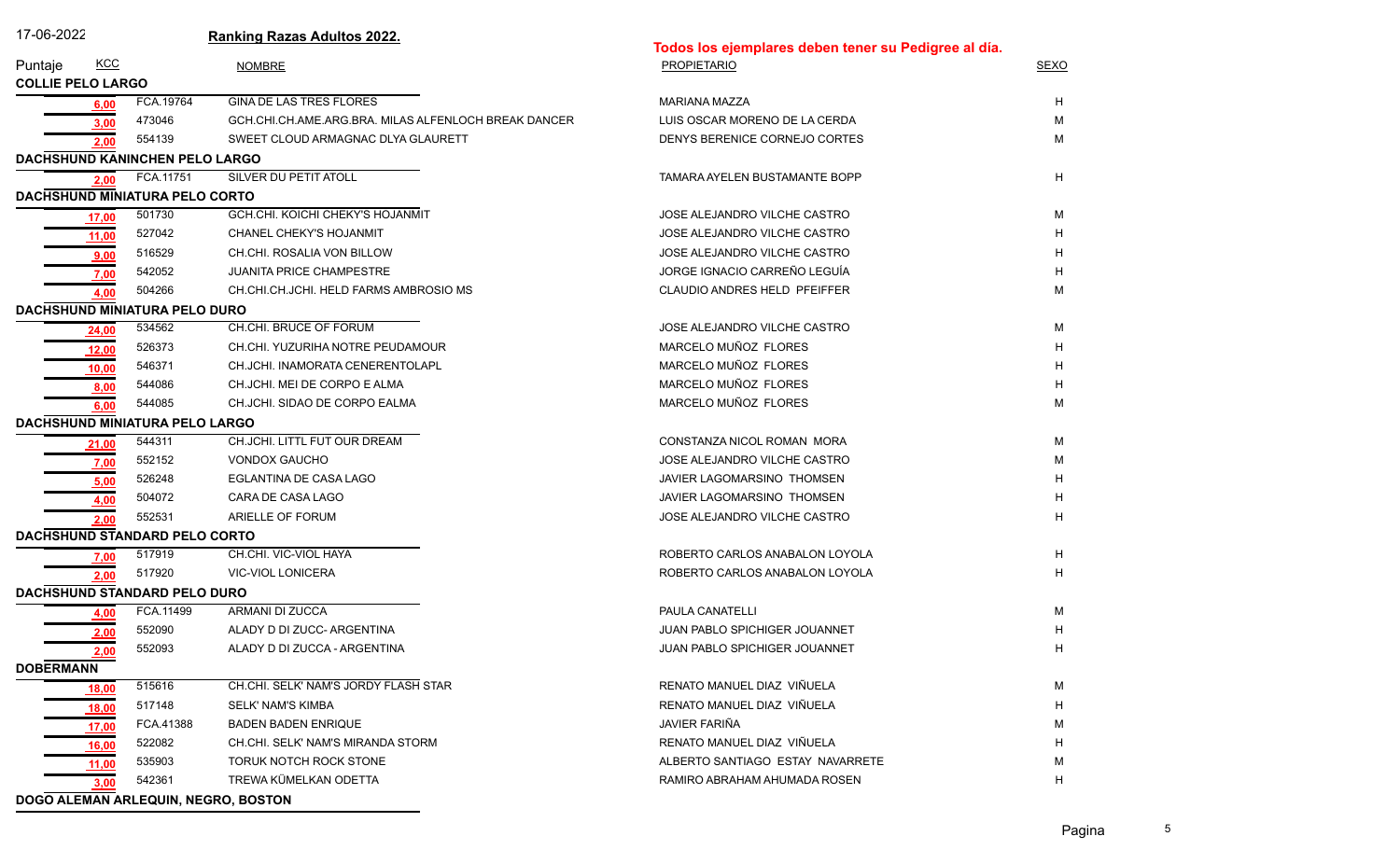| 17-06-2022                   |             |                             | <b>Ranking Razas Adultos 2022.</b>                            | Todos los ejemplares deben tener su Pedigree al día. |             |
|------------------------------|-------------|-----------------------------|---------------------------------------------------------------|------------------------------------------------------|-------------|
| Puntaje                      | <u>KCC</u>  |                             | <b>NOMBRE</b>                                                 | <b>PROPIETARIO</b>                                   | <b>SEXO</b> |
|                              | 4,00        | 554084                      | <b>ENNIO WITH RED RIBBON</b>                                  | <b>CRISTHIAN ANDRES CARRERA PEREZ</b>                | М           |
|                              | 3.00        | 541948                      | RUNA DE LA ISLA DE AVALON                                     | JESSICA DAYHANA RIQUELME ESCARATE                    | н           |
| <b>DOGO ALEMAN AZUL</b>      |             |                             |                                                               |                                                      |             |
|                              | 1,00        | 536731                      | EROS DAL FIUME CHILE                                          | LORENA LOPEZ ECHEVERRRRIA                            | М           |
| <b>DOGO ALEMAN BAYO</b>      |             |                             |                                                               |                                                      |             |
|                              | 2,00        | 544295                      | CASAARABAL'S BONO                                             | LORENA LOPEZ ECHEVERRRRIA                            | М           |
|                              |             | DOGO ALEMAN BAYO, ATIGRADO, |                                                               |                                                      |             |
|                              | 8,00        | 544295                      | CH.JCHI. CASAARABAL'S BONO                                    | LORENA VERONICA LOPEZ ECHEVERRIA                     | M           |
|                              | 1,00        | FCA 13515                   | MORGANI I DE CINCO MANTOS                                     | FERNANDO OSCAR SCOZZINA                              | н           |
| <b>DOGO ARGENTINO</b>        |             |                             |                                                               |                                                      |             |
|                              | 26,00       | 554041                      | CH.CHI. UTOPIA DEL BLENDER                                    | CRISTIAN GUSTAVO GALETTO                             | H           |
|                              | 19,00       | FCA.43609                   | CH.CHI. UTOPIA DEL BLENDER                                    | CRISTIAN GUSTAVO GALETTO                             | н           |
|                              | 18,00       | 513093                      | CH.CHI. ESPARTACO DE URQUEBA                                  | CARLOS RODRIGO URBINA BASCOUR                        | M           |
|                              | 2,00        | 527429                      | LOCO ALMAS DOGO                                               | SABRINA ROA ORELLANO                                 | M           |
| <b>DOGO DE BURDEOS</b>       |             |                             |                                                               |                                                      |             |
|                              | 29,00       | 511178                      | GCH.CHI.CH.ARG.URU.CH.JCHI. ARGOS RED BEAUTY BORDEAUX         | ALEJANDRO ALFREDO RIFFO AEDO                         | М           |
|                              | 29,00       | 527649                      | CH.CHI.ARG.URU.CH.JCHI. DULCINEA TORBJORN                     | ALEJANDRO ALFREDO RIFFO AEDO                         | н           |
|                              | 16,00       | 527645                      | CH.JCHI. DEADPOOL TORBJORN                                    | ALEJANDRO ALFREDO RIFFO AEDO                         | м           |
|                              | 12,00       | 544343                      | <b>FLORY TORBJORN</b>                                         | ALEJANDRO ALFREDO RIFFO AEDO                         | н           |
|                              | 3,00        | 495145                      | CH.CHI.CH.JCHI.JARG. IRONMASTIF-KENNEL PAKY                   | ALEJANDRO ALFREDO RIFFO AEDO                         | н           |
| <b>EPAGNEUL BRETON</b>       |             |                             |                                                               |                                                      |             |
|                              | 5,00        | 552978                      | METZ DI VAL GROSSA                                            | CARLOS HURTADO OYARZUN                               | М           |
| <b>FILA BRASILERO</b>        |             |                             |                                                               |                                                      |             |
|                              | 8,00        | 540038                      | HUGO COSTA DO SUR CHILE                                       | LORENA PATRICIA DEL PINO PINOCHET                    | М           |
|                              | 5,00        | 477576                      | CH.CHI. ALI COSTA DO SUR CHILE                                | LORENA PATRICIA DEL PINO PINOCHET                    | н           |
| <b>FOX TERRIER PELO LISO</b> |             |                             |                                                               |                                                      |             |
|                              | 6,00        | FCA.3640.                   | <b>BARCLIPS' TORIBIO</b>                                      | NORBERTO BARCOS LIPORACE                             | М           |
|                              | 4,00        | 515403                      | <b>GALIL DE LONGAVI</b>                                       | EDUARDO ALEJANDRO MONARDES DIAZ                      | М           |
| <b>FOX TERRIER WIRE HAIR</b> |             |                             |                                                               |                                                      |             |
|                              | 19,00       | 509348                      | CH.CHI.PER.GCH.PER.VAmeyCa. NIKITA OF MON CHERIE              | MARIO ARTURO DI VANNI MONTALBA                       | H           |
|                              | 14,00       | 522872                      | ZODIACO OF MON CHERIE                                         | MARIO ARTURO DI VANNI MONTALBA                       | м           |
|                              | <u>1,00</u> | 541212                      | X-MEN OF MON CHERIE                                           | MARIO ARTURO DI VANNI MONTALBA                       | M           |
| <b>GALGO ITALIANO</b>        |             |                             |                                                               |                                                      |             |
|                              | 3,00        | 544585                      | CH.JCHI. ALAN BRIDGE GABRIEL BLACK GOLD                       | PAOLA GABRIELA BAHAMONDES LORCA                      | M           |
|                              | 2,00        | 494665                      | GCH.CHI.ARG.CH.ARG.CH.JCHI. DE LA CASA BORROMEO'S TCHAIKOVSKY | BENEDICTO ANTONIO HERNANDEZ CHANDIA                  | М           |
| <b>GOLDEN RETRIEVER</b>      |             |                             |                                                               |                                                      |             |
|                              | 39,00       | 470951                      | GCH.CHI.CH.LAT.CH.JCHI. BRAULIO KINGS IN SHOW                 | MARIA MERCEDES FERNANDEZ PIÑA                        | м           |
|                              | <u>8,00</u> | 528585                      | CH.JCHI. CHILESTOLZ NAIROBI                                   | RODRIGO ANTONIO SANTILLAN VILLALOBOS                 | H           |
|                              | 8,00        | 544250                      | CH.JCHI. ARCANGEL DE ARERUNGUA                                | RODRIGO ANTONIO SANTILLAN VILLALOBOS                 | м           |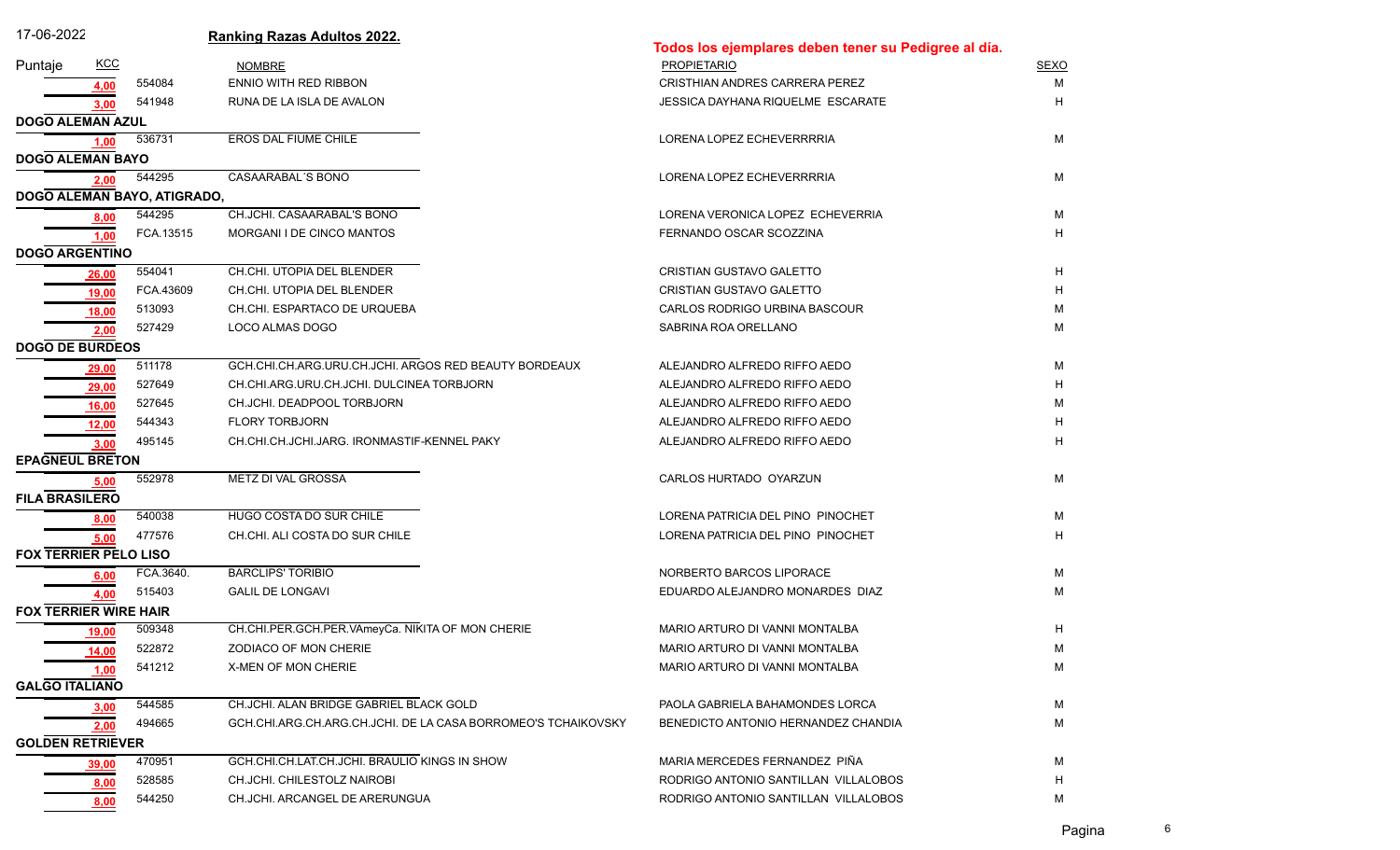| 17-06-2022                  |             |                         | <b>Ranking Razas Adultos 2022.</b>                       | Todos los ejemplares deben tener su Pedigree al día. |             |  |
|-----------------------------|-------------|-------------------------|----------------------------------------------------------|------------------------------------------------------|-------------|--|
| Puntaje                     | <u>KCC</u>  |                         | <b>NOMBRE</b>                                            | <b>PROPIETARIO</b>                                   | <b>SEXO</b> |  |
|                             | 5,00        | 542801                  | MADISON OF GOLDEN ELUNEY                                 | ALDO ABNER CASTRO LOPEZ                              | H           |  |
|                             | 5,00        | FCA 59655               | SARAY DE ARERUNGUA                                       | <b>JOSE MATTOS</b>                                   | н           |  |
| <b>GRAN BOYERO SUIZO</b>    |             |                         |                                                          |                                                      |             |  |
|                             | 13,00       | 497074                  | CH.CHI.CH.JCHI. MONT-FORT GRAND 'HUND                    | MONTSERRAT DEL PILAR SERRA VALENZUELA                | м           |  |
|                             | 1,00        | 501263                  | CH.CHI.CH.JCHI. ONE AND ONLY DES CIMES DE CARAS GALADHON | MONTSERRAT DEL PILAR SERRA VALENZUELA                | н           |  |
| <b>GRIFFON DE BRUSELAS</b>  |             |                         |                                                          |                                                      |             |  |
|                             | 2,00        | 492999                  | <b>XELITA LAGUNA'S DEL LAJA</b>                          | CAROLINA A. MONTALBAN MARTINEZ                       | H           |  |
| <b>IRISH WOLFHOUND</b>      |             |                         |                                                          |                                                      |             |  |
|                             | 5,00        | 543244                  | MR DARCY DE LA FLOWER                                    | MARIA EUGENIA CORVALAN VELIZ                         | M           |  |
| <b>JACK RUSSELL TERRIER</b> |             |                         |                                                          |                                                      |             |  |
|                             | 24,00       | FCA.6622                | ZESTY ZESTY ZESTY ELEERRE                                | <b>LAURA ROSENTAL</b>                                | м           |  |
|                             | 12,00       | FCA.5581                | LILO & STICH ELEERRE                                     | <b>LAURA ROSENTAL</b>                                | M           |  |
|                             | 12,00       | FCA.5907                | BELLATRIX LORDES JACK                                    | MARIA BEATRIZ MOLINA CASALS                          | н           |  |
|                             | 9,00        | 547941                  | CH.JCHI.CH.JRUS.JRKF. MOYA BRITANIYA ORSINO              | FERNANDO REEVE DE SANHUEZA                           | M           |  |
|                             | 6,00        | 543152                  | CH.PER.CH.JPER. CASA MAGNA GWENEVERE                     | FERNANDO REEVE DE SANHUEZA                           | н           |  |
|                             | 6,00        |                         | KCP-RD-01929/19CASA MAGNA OB LADI OB LADA                | CHRISTIAN CAISAN RUIZ                                | н           |  |
|                             | 4,00        | 544685                  | HORADADA SHADOW                                          | RICARDO YOSHI LUMBRE CHANG                           | н           |  |
|                             | 3,00        | 553261                  | CH.JPER.ALGRAFS WENDY                                    | FERNANDO REEVE DE SANHUEZA                           | H           |  |
| <b>KERRY BLUE TERRIER</b>   |             |                         |                                                          |                                                      |             |  |
|                             | 3,00        | FCA.216                 | EL DE SKY BRICKS                                         | <b>JUAN DANIEL VRIZUELA</b>                          | M           |  |
|                             |             | KURZHAAR (BRACO ALEMAN) |                                                          |                                                      |             |  |
|                             | 17,00       | 543344                  | CH.JCHI. PAGU MAILEN ELUNEY 2021 DO BALACO BRACO         | ALDO ABNER CASTRO LOPEZ                              | H           |  |
|                             | 7,00        | 539563                  | AUTANA, S BLUE DEL VENDAVAL CHILE                        | <b>HELMIS VILLALBA GUEVARA</b>                       | н           |  |
|                             | 3,00        | 467710                  | ARGOS VON MEINEM TRAUM                                   | SEBASTIAN CARLOS COZAR HERNANDEZ                     | M           |  |
| <b>LABRADOR RETRIEVER</b>   |             |                         |                                                          |                                                      |             |  |
|                             | 38,00       | 528167                  | CH.JCHI. DUBROVNIK'S HILDA                               | MARIA LORENA LASNIBAT REHBEIN                        | н           |  |
|                             | 22,00       | 521200                  | DON'T BE CRUEL BLACK DE G'BAU                            | MARCELA BAUDET GONZALEZ                              | м           |  |
|                             | 14,00       | 496167                  | CH.CHI.CH.JCHI. DUBROVNIK'S ELSA INDIGO LABS             | MARIA LORENA LASNIBAT REHBEIN                        | н           |  |
|                             | 12,00       |                         | RG/MGK/20/08933BICAME LAB MOURISA BILL WINTERS           | LEANDRO COSTA RAMOS                                  | M           |  |
|                             | 10,00       | 537893                  | DUBROVNIK'S NUTELLA                                      | MARIA LORENA LASNIBAT REHBEIN                        | н           |  |
| <b>LAKELAND TERRIER</b>     |             |                         |                                                          |                                                      |             |  |
|                             | 3,00        | 546553                  | CH.JCHI. ISOLDA DEL CASTILLO                             | NATALIA ABARCA MORA                                  | н           |  |
| <b>MALTES</b>               |             |                         |                                                          |                                                      |             |  |
|                             | 18,00       | 463710                  | GCH.CHI.ARG.CH.LAT.ARG.CH.JCHI. CHILESTOLZ JETHRO TULL   | RODRIGO ANTONIO SANTILLAN VILLALOBOS                 | M           |  |
|                             | 2,00        | 538023                  | CHILESTOLZ BLUE MARINA                                   | RODRIGO ANTONIO SANTILLAN VILLALOBOS                 | н           |  |
|                             | <u>2,00</u> | 538025                  | CHILESTOLZ LIILY LE-CLAIRE                               | RODRIGO ANTONIO SANTILLAN VILLALOBOS                 | н           |  |
|                             | 1,00        | 532094                  | CHILESTOLZ K-POP VIOLETT                                 | RODRIGO ANTONIO SANTILLAN VILLALOBOS                 | н           |  |
| <b>MASTIN NAPOLITANO</b>    |             |                         |                                                          |                                                      |             |  |
|                             | 18,00       | 521060                  | SYN FIBONACCI FALKOR                                     | PABLO FRANCISCO CATENACCI CISTERNAS                  | M           |  |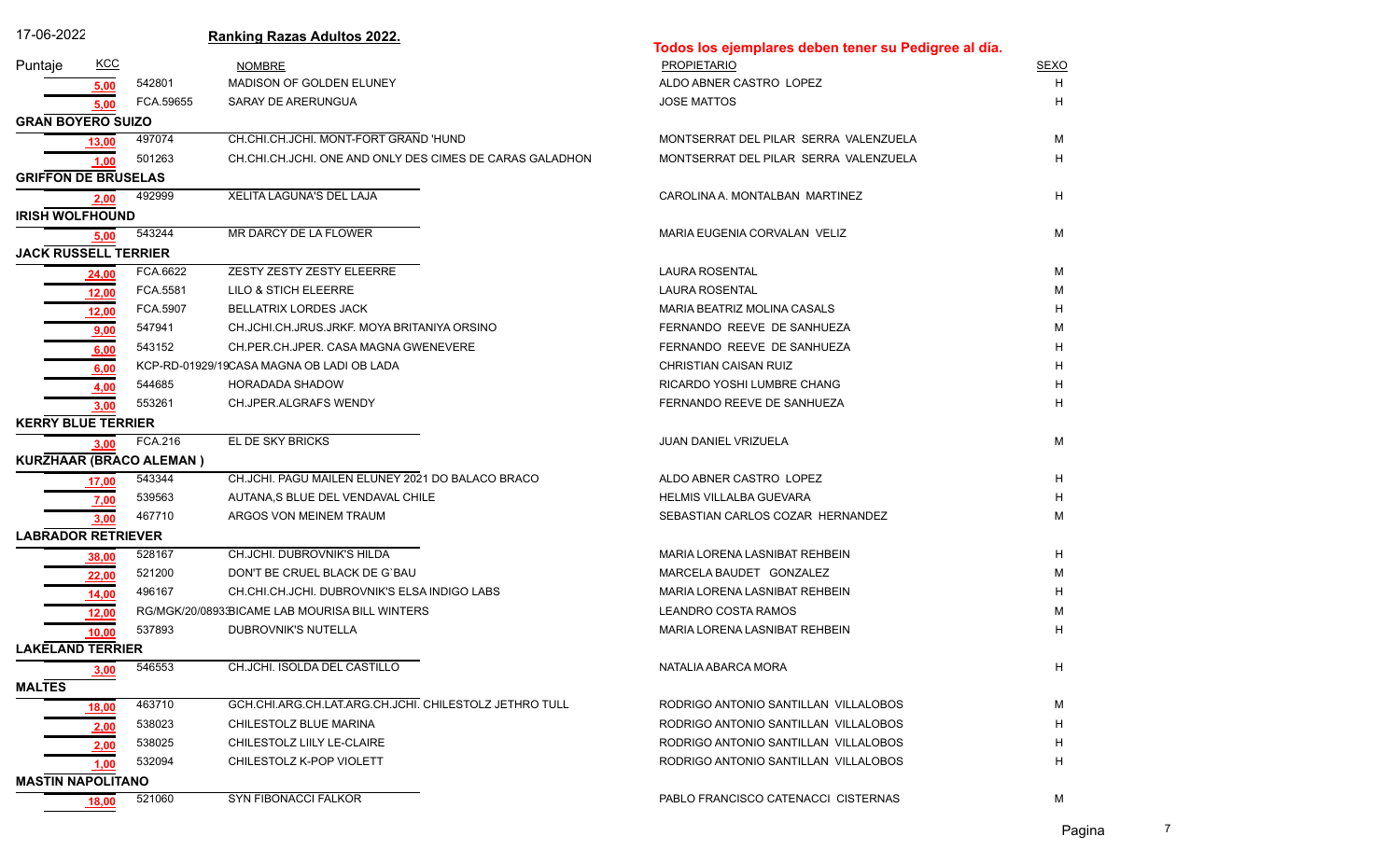| 17-06-2022                         |        | <b>Ranking Razas Adultos 2022.</b>                                |                                                      |             |
|------------------------------------|--------|-------------------------------------------------------------------|------------------------------------------------------|-------------|
|                                    |        |                                                                   | Todos los ejemplares deben tener su Pedigree al día. |             |
| KCC<br>Puntaje                     |        | <b>NOMBRE</b>                                                     | <b>PROPIETARIO</b>                                   | <b>SEXO</b> |
| 10,00                              | 496250 | CH.CHI.CH.JCHI. SYN FIBONACCI NUT                                 | PABLO FRANCISCO CATENACCI CISTERNAS                  | н           |
| 8,00                               | 521062 | SYN FIBONACCI REGGINA                                             | PABLO FRANCISCO CATENACCI CISTERNAS                  |             |
| 3,00                               | 527564 | CH.CHI.CH.JCHI. SYN FIBONACCI APOLO                               | PABLO FRANCISCO CATENACCI CISTERNAS                  | M           |
| 1,00                               | 529126 | SYN FIBONACCI OSO PANDA                                           | PABLO FRANCISCO CATENACCI CISTERNAS                  | M           |
| <b>NORFOLK TERRIER</b>             |        |                                                                   |                                                      |             |
| 2,00                               | 504138 | <b>EASTMAN'S LUCI-FER AT MAX-WELLS</b>                            | MARIANO GATICA GOMEZ                                 | H           |
| <b>OLD ENGLISH SHEEPDOG</b>        |        |                                                                   |                                                      |             |
| 2,00                               | 535146 | MICK OND BRANDFORD                                                | DANIEL FUENZALIDA FERDINAND                          | м           |
| <b>PAPILLON</b>                    |        |                                                                   |                                                      |             |
| 4,00                               | 504518 | CH.JCHI. MR CHRIST DE CHAMPIONCENTER                              | PATRICIO ANDRES MUÑOZ GUERRERO                       | M           |
| 3.00                               | 547376 | KATRINE DE CAPELLA'STAR                                           | ANTONIA SOFIA DIAZ GARCIA                            | н           |
| 2,00                               | 490221 | CH.CHI.CH.JCHI.JARG. GUVALCA'S BEST ONE                           | ANGELA GLORIA OVALLE MENDEZ                          | M           |
| 2,00                               | 512344 | JULIET DE CHAMPIONCENTER                                          | PATRICIO ANDRES MUÑOZ GUERRERO                       | н           |
| <b>PARSON RUSSELL TERRIER</b>      |        |                                                                   |                                                      |             |
| 1,00                               | 551910 | DZIERLATKA MYSIA ZAGLADA                                          | AMPARO GARCIA FIGARI                                 | H           |
| <b>PASTOR ALEMAN</b>               |        |                                                                   |                                                      |             |
| 16,00                              | 545155 | CH.JCHI. ICON VON STOLZ NORDICHER                                 | <b>GONZALO ALVAREZ MARTINEZ</b>                      | м           |
| 10,00                              | 545154 | KISSY VON STOLZ NORDICHER                                         | <b>GONZALO ALVAREZ MARTINEZ</b>                      | н           |
| 3,00                               | 548417 | ZUMBA VOM TEAM HUHNEGRAB                                          | KAREN LOPEZ DIAZ                                     | н           |
| PASTOR ALEMAN PELO LARGO           |        |                                                                   |                                                      |             |
| 3,00                               | 545359 | <b>SIBIRMANDS APIS</b>                                            | CRISTIAN MANUEL ARREDONDO ZELADA                     | H           |
| 1,00                               | 496719 | CH.CHI. ESPARTACO VON DER WALLACEDOLF                             | HECTOR HUMBERTO GUZMAN CARO                          | M           |
| PASTOR AUSTRALIANO                 |        |                                                                   |                                                      |             |
| 43,00                              | 546196 | RAINY LAVANDER FIELD DE LA FEERIE DE L HERMINE                    | CLAUDIA STOCKEBRAND SANDOVAL                         | н           |
| 36,00                              | 534071 | CH.CHI. NORTHBAY X'SELL AMAZING INDY 500                          | CLAUDIA STOCKEBRAND SANDOVAL                         | м           |
| 12,00                              | 550524 | MAGNAT IZ DOMA KOROLEVOI                                          | CLAUDIA STOCKEBRAND SANDOVAL                         | M           |
| 7,00                               | 512787 | LOBOS DE LA REINA EPHEMERAL WX                                    | CAMILA FERNANDA PINO SEREY                           | м           |
| 3,00                               | 550523 | MIDNI RAO IZ DOMA KOROLEVOI                                       | MELISA FERNANDA BUSTAMANTE PUEBLA                    | н           |
| PASTOR BELGA GROENENDAEL           |        |                                                                   |                                                      |             |
| 10,00                              | 539383 | HÜRREM SULTAN DIAMONDS                                            | ALAN SANTIBAÑEZ SEPULVEDA                            | н           |
| <u>1,00</u>                        | 543279 | SIBIRLAND'S MULUNGU                                               | CRISTIAN ARREDONDO ZELADA                            | H.          |
| <b>PASTOR BELGA MALINOIS</b>       |        |                                                                   |                                                      |             |
| 5,00                               | 532891 | SIRA DE JOHANS PAUL                                               | ENDRY ALEXIS GONZALEZ ESCALANTE                      | H           |
|                                    | 510294 | BH/VT. URSUS VAN DE VERPIHOEVE                                    | JUAN IGNACIO SAAVEDRA ROZAS,                         | М           |
| 3,00<br><b>PASTOR BLANCO SUIZO</b> |        |                                                                   |                                                      |             |
|                                    | 501745 | CH.CHI.ARG.PER.GCH.PER.ARG.VAme y Ca.CH.JCHI. ROMEO DE LA CONDESA | JISELLA ANGELICA CONTRERAS OLIVARES                  | м           |
| 17,00                              | 508596 | SWISS EDITION MORITZ                                              | ANDREA CONTRERAS VON BECKER                          | H           |
| 2,00<br>PASTOR MINIATURA AMERICANO |        |                                                                   |                                                      |             |
|                                    | 534307 | CH.JCHI.JPER.JAme y Ca. CH.JCHI.JPER.JAme y Ca. BLUE ELKS KILIA   | JISELLA ANGELICA CONTRERAS OLIVARES                  | М           |
| 10,00                              |        |                                                                   |                                                      |             |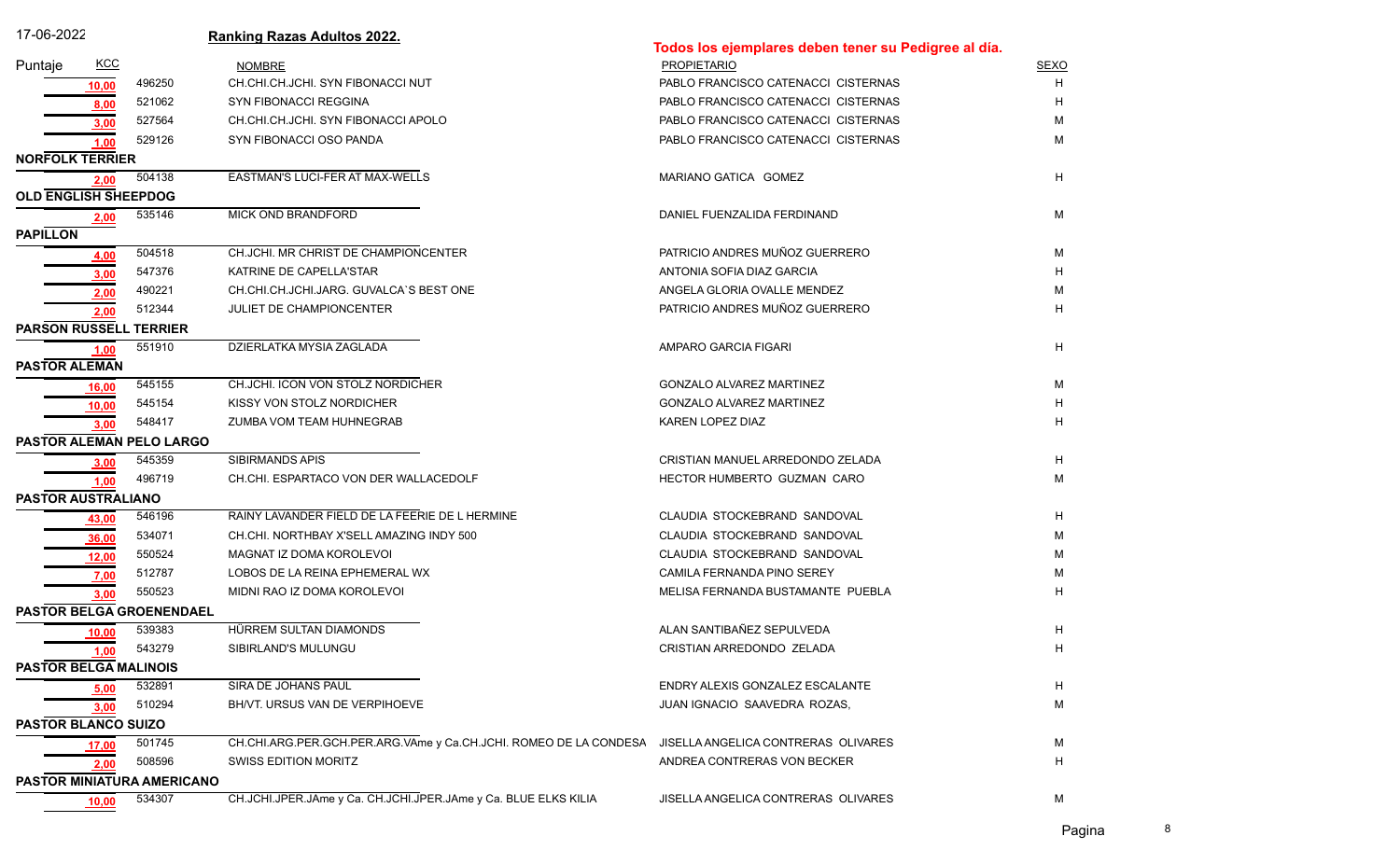| 17-06-2022                |             |                                | <b>Ranking Razas Adultos 2022.</b>                   | Todos los ejemplares deben tener su Pedigree al día. |             |
|---------------------------|-------------|--------------------------------|------------------------------------------------------|------------------------------------------------------|-------------|
| Puntaje                   | <b>KCC</b>  |                                | <b>NOMBRE</b>                                        | <b>PROPIETARIO</b>                                   | <b>SEXO</b> |
|                           | 5,00        | DN.60629201                    | ALTA MAUNA LIZA MOONLIGHT                            | <b>VALERIE LEE NILSSON</b>                           | H           |
| <b>PEKINES</b>            |             |                                |                                                      |                                                      |             |
|                           | 11,00       | 520860                         | CH.CHI. VENECIJA MADDISON                            | ISABEL MARGARITA URIBE MELLADO                       | М           |
|                           | 4,00        | 549620                         | <b>VENECIJA CRYSTAL</b>                              | ISABEL MARGARITA URIBE MELLADO                       | H           |
|                           |             | PEQUEÑO BASSET GRIFÓN VANDEANO |                                                      |                                                      |             |
|                           | 19,00       | 459377                         | GCH.CHI.CH.LAT.InC.CH.JCHI. KYBALION TRÉS CHARMANT   | JUAN PIO MILANO RUIZ                                 | М           |
|                           | 12,00       | <b>FCA.147</b>                 | FOX'S NIGHTMARE JUSTIN TIMBERLAKE                    | MAKAROVA ALLA V.                                     | М           |
|                           | 11,00       | 459380                         | GCH.CHI. KYBALION TRÉS JOLIE                         | <b>JUAN PIO MILANO RUIZ</b>                          | н           |
|                           | 6.00        | 552125                         | BLACK MAJESTY UNDER A SPELL                          | JUAN PIO MILANO RUIZ                                 | М           |
|                           |             | PERRO LOBO MEXICANO (CALUPOH)  |                                                      |                                                      |             |
|                           | 6.00        | 535877                         | CH.JCHI. BLACK JACK DEMONA'S HELLHOUNDS              | CLAUDIA ALEXANDRA MENESES FIGUEROA                   | М           |
|                           | 4,00        | 543631                         | CARMILA DEMONA'S HELLHOUNDS                          | CLAUDIA ALEXANDRA MENESES FIGUEROA                   | н           |
|                           | 2.00        | 550520                         | CH.PER.VAme y Ca.JV.Ame y CA. VISKI DEVILS OF RING   | ANTONIO OSORIO MUÑOZ                                 | М           |
|                           |             | PERRO PASTOR DE ASIA CENTRAL   |                                                      |                                                      |             |
|                           | 3,00        | 497336                         | CH.CHI.CH.JCHI. B-LUNA                               | RUBEN GUAJARDO BUSTAMANTE                            | H           |
|                           |             | PERRO-LOBO CHECOSLOVACO        |                                                      |                                                      |             |
|                           | 2,00        | 542671                         | <b>LIBUSE SENCIA BRAVA</b>                           | NANCY FRANCISCA BRAVO MUÑOZ                          | H           |
| <b>PINSCHER MINIATURA</b> |             |                                |                                                      |                                                      |             |
|                           | 10,00       | 494538                         | CH.CHI.CH.JCHI.CH.URU. SELK' NAM'S MAGNUM BLACK SOUL | RENATO MANUEL DIAZ VIÑUELA                           | М           |
|                           | 9,00        | 520934                         | SELK' NAM'S WALLYS LIBERTY                           | RENATO MANUEL DIAZ VIÑUELA                           |             |
|                           | 4,00        | 544850                         | SELK' NAM'S HOLLY STAR                               | RENATO MANUEL DIAZ VIÑUELA                           | н           |
|                           | 4,00        | 551993                         | STILNAYA LINIYA ESAUL                                | RENATO MANUEL DIAZ VIÑUELA                           | М           |
|                           | 3,00        | 501948                         | CH.JCHI. FARAH ROCK STONE                            | CARLOS ALBERTO CORONADO BARBOZA                      | H           |
|                           | 3,00        | 539343                         | SELK' NAM'S FLORA STAR                               | RENATO MANUEL DIAZ VIÑUELA                           | H           |
| <b>POINTER</b>            |             |                                |                                                      |                                                      |             |
|                           | 15,00       | 519750                         | CH.CHI. NEBULA OF MUSHROOM COUNTY                    | CARLOS HURTADO OYARZUN                               | H           |
|                           | 7,00        | 528847                         | CH.JCHI. FREEMONT DEL SOL DE OESTE                   | CECILIA ESTER PRADO RODRIGUEZ                        | м           |
|                           | 1,00        | LER.29521                      | SPIRIT DE BORQUIZ HOUSE                              | CECILIA PRADO RODRIGUEZ                              | М           |
| <b>POMERANIA</b>          |             |                                |                                                      |                                                      |             |
|                           | 19,00       |                                | RG/MGD17/01105BAIKAL IMPETUOSITY OF SNOW TOUCH       | <b>JANE VIEIRA ANGEL</b>                             | М           |
|                           | <b>A</b> 00 |                                | RG/MGD20/01098THANY PRETTY OF SNOW-TOUCH             | JANE VIERIRA ANGEL                                   |             |
|                           | 6,00        | 540232                         | JACOB DON SEBASTIAN                                  | <b>GLORIA RAMOS AHUMADA</b>                          | М           |
|                           | 6,00        | RKF.5999579                    | THAI SILK MYSTIC DELIGHT                             | ALFREDO OLIVA VASGUES                                | М           |
|                           | 4,00        | 539797                         | LEXUS GOLD DE AMY                                    | <b>GLORIA RAMOS AHUMADA</b>                          | H           |
|                           |             | <b>POODLE STANDARD BLANCO</b>  |                                                      |                                                      |             |
|                           | 3,00        |                                | KCP-RD-01033/21EL YOC DORO                           | SMITH ROBBEN SILUPU ALBORNOZ                         | М           |
|                           |             | POODLE STANDARD NEGRO          |                                                      |                                                      |             |
|                           | 4,00        | 540642                         | GIOGIA DELL' COILLE URIEL                            | JUAN PIO MILANO RUIZ                                 | H           |
| POODLE TOY                |             |                                |                                                      |                                                      |             |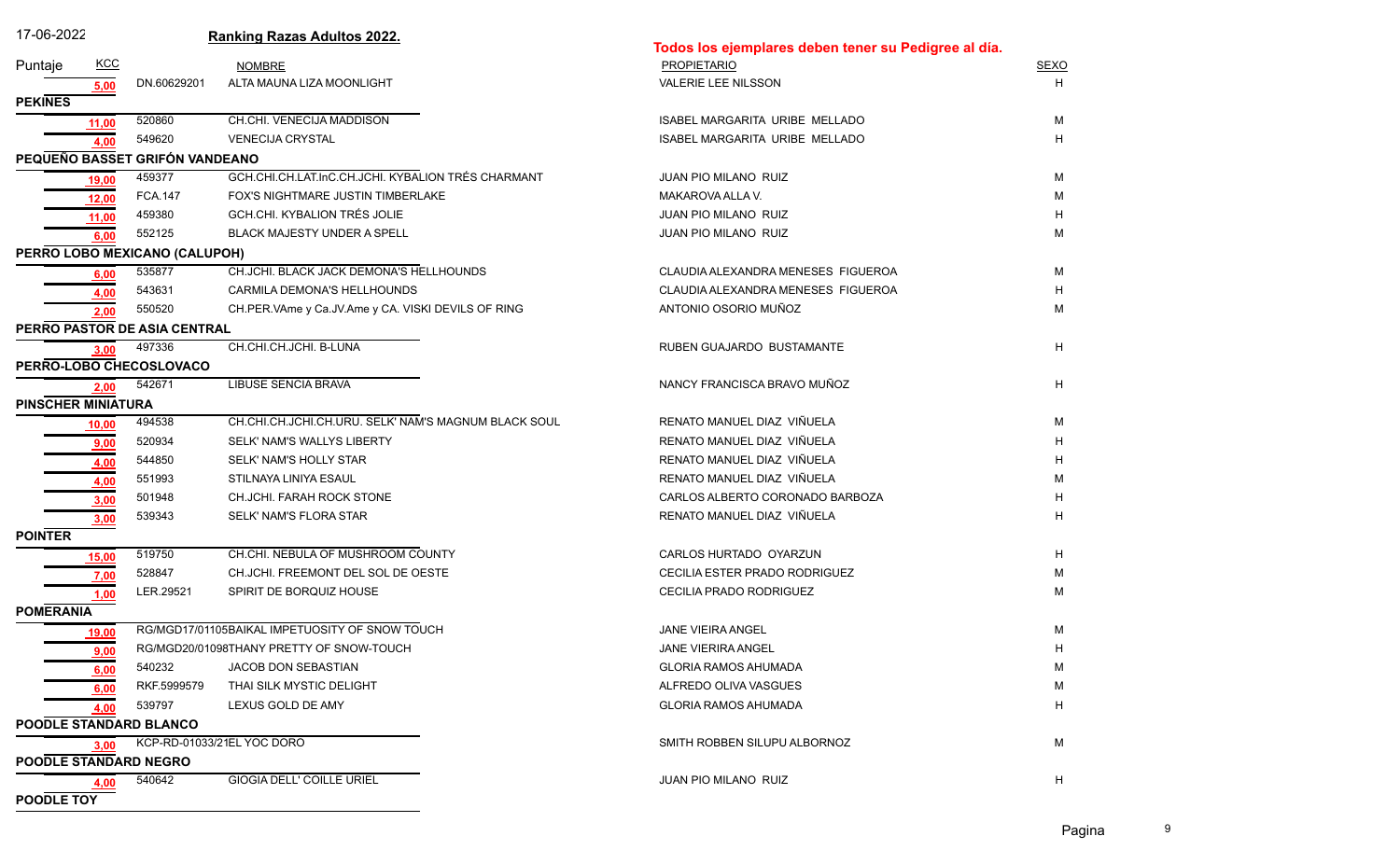| 17-06-2022        |              |                                           | <b>Ranking Razas Adultos 2022.</b>                         | Todos los ejemplares deben tener su Pedigree al día. |             |
|-------------------|--------------|-------------------------------------------|------------------------------------------------------------|------------------------------------------------------|-------------|
| Puntaje           | <b>KCC</b>   |                                           | <b>NOMBRE</b>                                              | <b>PROPIETARIO</b>                                   | <b>SEXO</b> |
|                   | 10,00        | 534494                                    | ARETHA OF MON CHERIE                                       | MARIO ARTURO DI VANNI MONTALBA                       | H           |
|                   | 7,00         | FCA.69351                                 | TOMAS I VON TRAVIS                                         | <b>JORGE ARTUSO</b>                                  | м           |
|                   | 2,00         | 524733                                    | ONE MORE TIME OF MON CHERIE                                | MARIO ARTURO DI VANNI MONTALBA                       | н           |
| <b>PUG</b>        |              |                                           |                                                            |                                                      |             |
|                   | 65,00        | 492619                                    | GCH.CHI.CH.JCHI.JInC.JURU. DIDIEL ANDES SOLO MARCUS        | ENRIQUE CID PEREZ                                    | М           |
|                   | 14,00        | 513499                                    | CH.CHI.CH.JCHI. SIMONPUGS DIDIELANDES TESLA DE LA FLORESTA | ENRIQUE CID PEREZ                                    |             |
|                   | 7,00         | 512889                                    | ERIT FIDELIS MONROE                                        | PATRICIO EDGARDO MUÑOZ SALDIAS                       |             |
|                   | 6,00         | 528464                                    | CH.JCHI. DIDIEL ANDES MUCHO PARA MAÑANA                    | ENRIQUE CID PEREZ                                    | м           |
|                   | 6,00         | 536615                                    | ANNABELLA VON KUNSFER                                      | MONICA KUNSTMANN FERRETTI                            |             |
|                   | 4,00         | 483589                                    | <b>LOLITA VON KUNSFER</b>                                  | MONICA KUNSTMANN FERRETTI                            |             |
| <b>ROTTWEILER</b> |              |                                           |                                                            |                                                      |             |
|                   | 83,00        | 467765                                    | CH.CHI.CH.JCHI. ARES MALAL NAHUELBUTA                      | MARIA EUGENIA CORVALAN VELIZ                         | М           |
|                   | 71,00        | 545091                                    | <b>TK'S VICTORIA</b>                                       | FERNANDO ANTOLIN SKVIRSKY TOLEDO                     |             |
|                   | 32,00        | 454168                                    | GCH.CHI.CH.JCHI. REX VON WOHRMS HAUS                       | DEBORAH LEWIN HERMOSILLA                             | м           |
|                   | 16,00        | 514169                                    | ZACK VON WOHRMS HAUS                                       | PABLO ANDRES MUÑOZ HERRERA                           | м           |
|                   | 12,00        | 514443                                    | CH.CHI. DONA V.HAUS DRAZIC                                 | JUAN ANDRES DIAZ OTAROLA                             |             |
|                   | 7,00         | 534371                                    | <b>ISIS DEL EBENECER</b>                                   | MARIO FRANCISCO ORELLANA PAREDES                     |             |
|                   | 7,00         | 544930                                    | CH.CHI.CAMY DEL TORRACAN                                   | <b>HUGO GUTIERREZ PARADA</b>                         | н           |
| <b>SAMOYEDO</b>   |              |                                           |                                                            |                                                      |             |
|                   | 6,00         | 491071                                    | CH.CHI.ARG.URU.BRA.MEX.GCH.ARG. DE VILLAODON BLANCO-OSO    | PATRICIO FERNANDEZ AGUILERA                          | М           |
|                   |              | SAN BERNARDO PELO LARGO                   |                                                            |                                                      |             |
|                   | 8,00         | FCA.8450                                  | SHAKIRA DE LOS CABEZONES ÑATOS                             | <b>SUSANA LIDIA BARCE</b>                            | н           |
|                   | 7,00         | 541281                                    | ROCCO DE LIALCAN                                           | GONZALO ALVAREZ MARTINEZ                             | М           |
|                   |              | <b>SCHNAUZER GIGANTE NEGRO</b>            |                                                            |                                                      |             |
|                   | 9,00         | FCA 12001                                 | <b>GRAN MATAHARI DE BARBA NEGRA</b>                        | <b>GRACIELA NOEMI BERMEJO</b>                        | H           |
|                   | 5,00         | 549657                                    | MISTER PACHINO DE BARBA NEGRA                              | CAROLINA HAUYON GUAJARDO                             | М           |
|                   |              | <b>SCHNAUZER GIGANTE SAL Y PIMIENTA</b>   |                                                            |                                                      |             |
|                   | 8,00         | 503158                                    | CH.CHI.CH.JCHI. CLIFFORD BELLA LIRIOPE                     | CAROLINA A. MONTALBAN MARTINEZ                       | М           |
|                   |              | <b>SCHNAUZER MINIATURA SAL Y PIMIENTA</b> |                                                            |                                                      |             |
|                   | <u>18,00</u> |                                           | KCP-RD-01430/21REYBLA CUPIDO                               | MARCELO MUÑOZ FLORES                                 | М           |
|                   | 13,00        |                                           | FCA.40952 PILGRIM BUSTER                                   | FERNANDO AUGENIO GONZALEZ                            |             |
|                   | 6,00         | 490015                                    | CH.CHI.PER.GCH.PER. VAme y Ca. CINTA DEL ARRULLO           | CRISTIAN SANDOVAL VALENZUELA                         | н           |
|                   | 6,00         | 541684                                    | CAIPIRIÑA DEL ARRULLO                                      | CRISTIAN SANDOVAL VALENZUELA                         | н           |
|                   | <u>5,00</u>  | 541680                                    | <b>MANHATTAN DEL ARRULLO</b>                               | CRISTIAN SANDOVAL VALENZUELA                         | М           |
|                   |              | <b>SCHNAUZER MINIATURA BLANCO</b>         |                                                            |                                                      |             |
|                   | 11,00        | 523605                                    | CH.CHI. CLOVIS OF BRENSER                                  | BRENDA SCARLETTE JORQUERA JORQUERA                   | М           |
|                   | 10.00        | 545051                                    | CH.JCHI. NEMESIS WT BARTIGE HUNDE                          | ERIKA RUTH MOMBERG REBOLLEDO                         | н           |
|                   |              | <b>SCHNAUZER MINIATURA NEGRO</b>          |                                                            |                                                      |             |
|                   | 8,00         | 540829                                    | <b>BIGBLACKBLUE ELEANOR</b>                                | MARCO IGNACIO DOUSSOULIN GUZMAN                      | н           |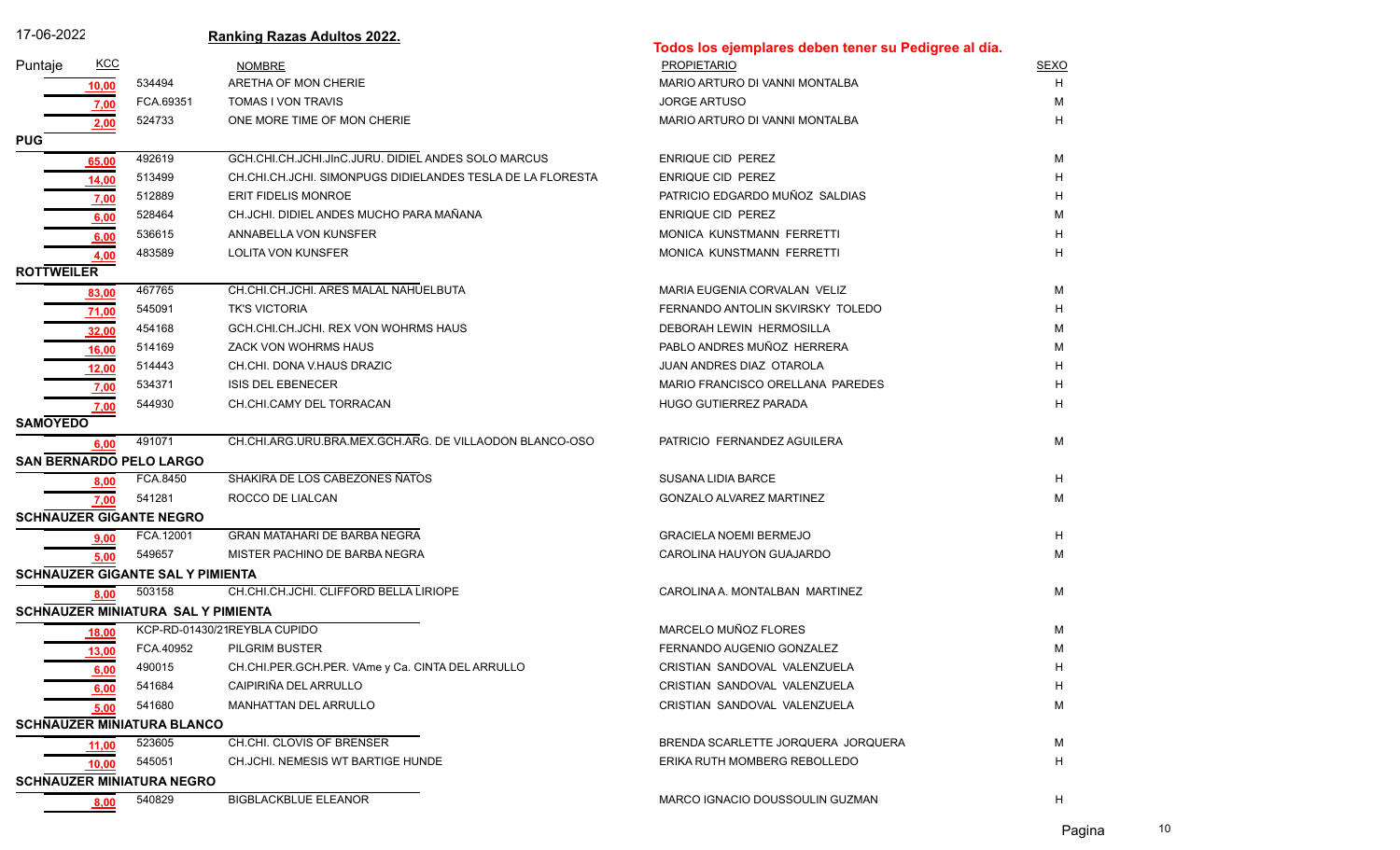| 17-06-2022               |              |                                          | <b>Ranking Razas Adultos 2022.</b>                             |                                                      |             |
|--------------------------|--------------|------------------------------------------|----------------------------------------------------------------|------------------------------------------------------|-------------|
|                          |              |                                          |                                                                | Todos los ejemplares deben tener su Pedigree al día. |             |
| Puntaje                  | <b>KCC</b>   |                                          | <b>NOMBRE</b>                                                  | <b>PROPIETARIO</b>                                   | <b>SEXO</b> |
|                          | 4.00         | 490011                                   | GCH.CHI.PER.CH.PE.CH.JCHI.JARG. VAme y Ca. HASHTAG DEL ARRULLO | CRISTIAN SANDOVAL VALENZUELA                         | M           |
|                          | 3,00         | 541695                                   | <b>COSMOPOLITAN DEL ARRULLO</b>                                | CRISTIAN SANDOVAL VALENZUELA                         | H           |
|                          |              | <b>SCHNAUZER MINIATURA NEGRO Y PLATA</b> |                                                                |                                                      |             |
|                          | 8,00         | 498929                                   | CH.CHI.CH.JCHI. SIVERSKIY BRIEN VIC                            | ERIKA RUTH MOMBERG REBOLLEDO                         | M           |
|                          | 8,00         | 514632                                   | CH.CHI.CH.JCHI. SILVER'WINHUNTERS BUCKINGHAM                   | ERIKA RUTH MOMBERG REBOLLEDO                         | M           |
|                          | 6,00         | 547415                                   | <b>BULMA VON MOMBERG ZWINGER</b>                               | ERIKA RUTH MOMBERG REBOLLEDO                         | н           |
|                          | 5,00         | 537231                                   | CH.JCHI. ALMENDRA VON MOMBERG ZWINGER                          | ERIKA RUTH MOMBERG REBOLLEDO                         | н           |
|                          | 4,00         | FCA.45833                                | PILGRIM AIRBAG                                                 | FERNANDO AUGENIO GONZALEZ                            | м           |
| <b>SCOTTISH TERRIER</b>  |              |                                          |                                                                |                                                      |             |
|                          | <u>15,00</u> | 551880                                   | CH MCVAN'S SUN KING                                            | MIGUEL ALEJANDRO VILLASMIL RANGE                     | м           |
|                          | 7,00         | 550525                                   | CH.CHI.CH.JCHI. CALL TO GLORY FORTUNE COOKIE                   | NATALIA INÈS GODOY GODOY                             | н           |
|                          | 6,00         | 501903                                   | CH.CHI.CH.JCHI.JURU. CALL TO GLORY GOOD FORTUNE                | JUAN BAUTISTA GARRIDO MENDEZ                         | м           |
|                          | 6,00         | 544050                                   | <b>SCOTIA'S PRIDE BAHIR</b>                                    | LISSETTE VAILLANT MANTERO                            | M           |
| <b>SEALYHAM TERRIER</b>  |              |                                          |                                                                |                                                      |             |
|                          | <u>3,00</u>  | <b>FCM.C0556</b>                         | <b>FORLEGD MAJESTIC T'CHALLA</b>                               | <b>MARIANO GATICA GOMEZ</b>                          | М           |
| <b>SETTER GORDON</b>     |              |                                          |                                                                |                                                      |             |
|                          | 3,00         | 553787                                   | ATHOS SONS OF HUNTERS PASSARO DA NOITE                         | DIEGO HERMOSO ZORRILLA                               | М           |
| <b>SHAR PEI</b>          |              |                                          |                                                                |                                                      |             |
|                          | 7,00         | 548359                                   | RUMI VIVAVAIA-ARGENTINA                                        | MARCELO MERIÑO ARAVENA                               | H           |
|                          | 2,00         | 487289                                   | GCH.CHI.CH,LAT.CH.JCHI. MOONLIGHT ZAFIRA VIVAVAIA - ARGENTINA  | MARCELO EDUARDO MERIÑO ARAVENA                       | н           |
| <b>SHETLAND SHEEPDOG</b> |              |                                          |                                                                |                                                      |             |
|                          | 3,00         | 545423                                   | <b>GAEL JUNGEN VON GREVE</b>                                   | JONATHAN PATRICIO CEBALLOS SEPULVEDA                 | м           |
| <b>SHIBA INU</b>         |              |                                          |                                                                |                                                      |             |
|                          | 50,00        | 534401                                   | CH.CHI.CH.JCHI. HARU VON HAUSSMAN                              | <b>JUAN PIO MILANO RUIZ</b>                          | M           |
|                          | 9,00         | 534402                                   | CH.JCHI. KASU VON HAUSSMAN                                     | RAMON PODESTA VALENZUELA                             | н           |
|                          | 8,00         | 541962                                   | DAI VON HAUSSMAN                                               | RAMON PODESTA VALENZUELA                             |             |
|                          | 4,00         | 541965                                   | JOMEI VON HAUSSMAN                                             | RAMON PODESTA VALENZUELA                             |             |
|                          | 3,00         | 518411                                   | CH.CHI. WOW VERY DEMONA'S HELLHOUNDS                           | CLAUDIA ALEXANDRA MENESES FIGUEROA                   | н           |
| SHIH TZU                 |              |                                          |                                                                |                                                      |             |
|                          | 23,00        |                                          | RG/RJG/21/03292PRIME MOON WILD IS THE WIND                     | EDUARDO LEOCADIO TEIXEIRA                            | м           |
|                          | 12,00        | 492484                                   | CH.CHI.CH.JCHI. POSEIDON ONLY RED                              | CARLOS ALBERTO ROJO BARBOZA                          |             |
|                          | 10,00        | 485491                                   | GCH.CHI.CH.JCHI. AGA'S DYNASTY WELL DONE                       | ALEJANDRA GUAJARDO AVILA                             | M           |
|                          | 6,00         | 553161                                   | AGA'S DYNASTY AMAZING BELLA                                    | ALEJANDRA GUAJARDO                                   | н           |
|                          | 5,00         | 544284                                   | ARUBA OF MON CHERIE                                            | MARIO ARTURO DI VANNI MONTALBA                       | н           |
|                          | 4,00         | 545564                                   | AGA'S DYNASTY STILL LOVING YOU                                 | ALEJANDRA GUAJARDO AVILA                             | н           |
|                          | 3,00         | 506813                                   | CH.JCHI. VITTORIO DEL GRAN CANALETTO                           | RUTH MARCELA PEÑA SALAS                              | М           |
|                          | 3,00         | 509002                                   | AGA'S DYNASTY LITTLE MOLLY                                     | ALEJANDRA GUAJARDO AVILA                             | н           |
| <b>SIBERIAN HUSKY</b>    |              |                                          |                                                                |                                                      |             |
|                          | 18,00        | 541720                                   | MIKITA MONTAÑA BLANCA                                          | VALERIA MARQUEZ OYARCE                               | н           |
|                          |              |                                          |                                                                |                                                      |             |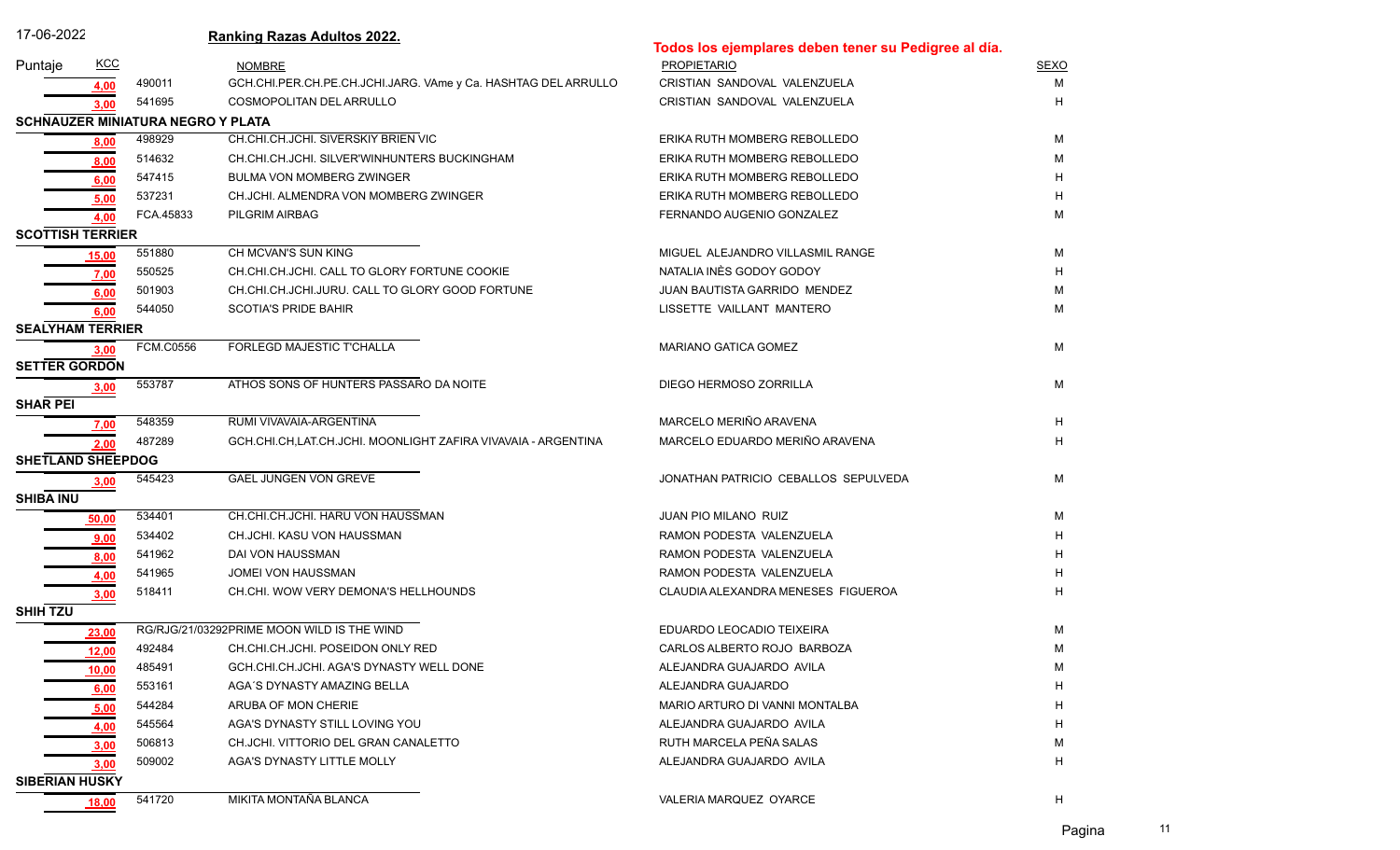| 17-06-2022                         |                |                                   | <b>Ranking Razas Adultos 2022.</b>                     | Todos los ejemplares deben tener su Pedigree al día. |             |  |  |  |  |
|------------------------------------|----------------|-----------------------------------|--------------------------------------------------------|------------------------------------------------------|-------------|--|--|--|--|
| Puntaje                            | <b>KCC</b>     |                                   | <b>NOMBRE</b>                                          | <b>PROPIETARIO</b>                                   | <b>SEXO</b> |  |  |  |  |
|                                    |                | 498789                            | CH.CHI.CH.JCHI. DIEGO MONTAÑA BLANCA                   | VALERIA MARQUEZ OYARCE                               | м           |  |  |  |  |
|                                    | 12,00<br>11,00 | 553042                            | <b>FREIHERG'S URIEL</b>                                | VALERIA DEL ROSARIO MARQUEZ OYARCE                   | М           |  |  |  |  |
|                                    | 4,00           | 521109                            | HUILEN MONTAÑA BLANCA                                  | VALERIA MARQUEZ OYARCE                               | н           |  |  |  |  |
| <b>SPANIEL JAPONES</b>             |                |                                   |                                                        |                                                      |             |  |  |  |  |
|                                    | 4,00           | 545008                            | FOLLOW ME ROYAL PRINCESS AIKO                          | <b>CESAR LEOPOLDO MAERTEN FLORES</b>                 | H           |  |  |  |  |
|                                    |                | <b>STAFFORDSHIRE BULL TERRIER</b> |                                                        |                                                      |             |  |  |  |  |
|                                    | 51,00          | 489519                            | CH.CHI.CH.JCHI TOROS DE PIRQUE ROSITA                  | CARLOS ALBERTO CORONADO BARBOZA                      | Η           |  |  |  |  |
|                                    | 43,00          | 520891                            | CH.CHI. TIGRE DOGYDOG                                  | ERNESTO ANTONIO HENRIQUEZ CONTRERAS                  | М           |  |  |  |  |
|                                    | 25,00          | 516220                            | CH.CHI. CASA FERNANDEZ GORILA                          | FRANCISCO FERNANDEZ MORALES                          | М           |  |  |  |  |
|                                    | 21,00          | FCA.2157                          | THE CREW JHONN RAMBO                                   | <b>HUGO FERNANDEZ</b>                                | м           |  |  |  |  |
|                                    | 13,00          | 519354                            | CH.CHI. TOROS DE PIRQUE METALICA                       | ANTONIO OSORIO MUÑOZ                                 | н           |  |  |  |  |
|                                    | 11,00          | 550521                            | CH.JCHI. OROSBROY AL AZIZIYAH                          | ANTONIO OSORIO MUÑOZ                                 | М           |  |  |  |  |
|                                    | 5,00           | 538330                            | JOROPO DYNASTY PARCHITA                                | ANTONIO OSORIO MUÑOZ                                 | н           |  |  |  |  |
|                                    | 4,00           | 522743                            | CH.JCHI. AJAXBULLSTAFF REINA ELIONOR                   | JUAN FRANCISCO RIOS ABURTO                           | H           |  |  |  |  |
| <b>TERRANOVA</b>                   |                |                                   |                                                        |                                                      |             |  |  |  |  |
|                                    | <u>9,00</u>    | FCA.4653                          | WELCOME TO MY HEART DE ANMALAMUAL                      | <b>VIVIANA INES CASADEL</b>                          | М           |  |  |  |  |
|                                    | 2,00           | 545090                            | CH.JCHI. DAYBREAKER'S ROCKET MAN                       | VALENTINA BEDOS MORAGA                               | M           |  |  |  |  |
|                                    | 2.00           | FCA.4625                          | VERY SPECIAL LOVE DEL BASABURUA                        | ELIZABETH PETETTI                                    | н           |  |  |  |  |
| <b>TERRIER CAZADOR ALEMÁN</b>      |                |                                   |                                                        |                                                      |             |  |  |  |  |
|                                    | 5,00           | 550520                            | CH.PER.VAme y Ca. JVen Ame y Ca. VISKI DEVILS OF RINGM | ANTONIO OSORIO MUÑOZ                                 | М           |  |  |  |  |
| <b>TERRIER CHILENO</b>             |                |                                   |                                                        |                                                      |             |  |  |  |  |
|                                    | 64,00          | 532525                            | ANTAÑO DE BAGUALES                                     | FRANCISCO JOSE HERRERA AEDO                          | м           |  |  |  |  |
|                                    | 19,00          | 540562                            | ORILLAS DE TRARUÑE INDIANA                             | CRISTIAN RODRIGO VERGARA VERGARA                     | н           |  |  |  |  |
|                                    | 14,00          | 503544                            | CH.JCHI. GUVALCA'S RAISA                               | RICHARD PAUL REBOLLEDO VERGARA                       | н           |  |  |  |  |
|                                    | 11,00          | 536481                            | CH.JCHI. GALLA DEL FUNDO CANTARRANA                    | PAULINA ANDREA OJEDA TRONCOSO                        | Н           |  |  |  |  |
|                                    | 5,00           | 518012                            | ROTO CHILENO VON DER PANGUE                            | RICHARD PAUL REBOLLEDO VERGARA                       | М           |  |  |  |  |
| <b>WEIMARANER</b>                  |                |                                   | <b>GREY CLASSIC'SNHE'S A LITTLE PIECE OF HEAVES</b>    |                                                      |             |  |  |  |  |
|                                    | 8,00           | FCA.8905                          |                                                        | MARIELA ANDREA AGUER                                 | М<br>H      |  |  |  |  |
|                                    | 1.00           | FCA.8938                          | AN GREY EXCELLIUM'S SILVER SHADOWS OF THE              | MARIELA ANDREA AGUER                                 |             |  |  |  |  |
|                                    |                | <b>WELSH CORGI (CARDIGAN)</b>     | ALPHA-OMEGA MIDNIGHT CONFESSIONS                       | HEDY KROEGER GOMEZ                                   | M           |  |  |  |  |
| <b>WELSH CORGI PEMBROKE</b>        |                | $6,00$ $543546$                   |                                                        |                                                      |             |  |  |  |  |
|                                    |                | 546471                            | CAMELOT LORD AVALON PERCY                              | YENIFER ESTEFANI MUÑOZ CACES                         | M           |  |  |  |  |
|                                    | 6,00           | 510990                            | CH.CHI. HOLLY QUEEN MOON                               | YENIFER ESTEFANI MUÑOZ CACES                         | н           |  |  |  |  |
|                                    | 5,00           | 539825                            | CH.CHI. ALENCLAUD KATE                                 | PAULA NAVARRETE CAMPOS                               | М           |  |  |  |  |
| <b>WELSH TERRIER</b>               | 2,00           |                                   |                                                        |                                                      |             |  |  |  |  |
|                                    | 3,00           | <b>FCA.788</b>                    | KINTAIL 'S INDIANA JONES                               | MOIRA CARRIQUIRIBORDE                                | М           |  |  |  |  |
| <b>WEST HIGHLAND WHITE TERRIER</b> |                |                                   |                                                        |                                                      |             |  |  |  |  |
|                                    | 7,00           | 551998                            | KING OF THE RING PREEMINENT WHITE DOG                  | FREDDY EDGARDO SEGOVIA FERNANDEZ                     | М           |  |  |  |  |
|                                    |                |                                   |                                                        |                                                      |             |  |  |  |  |